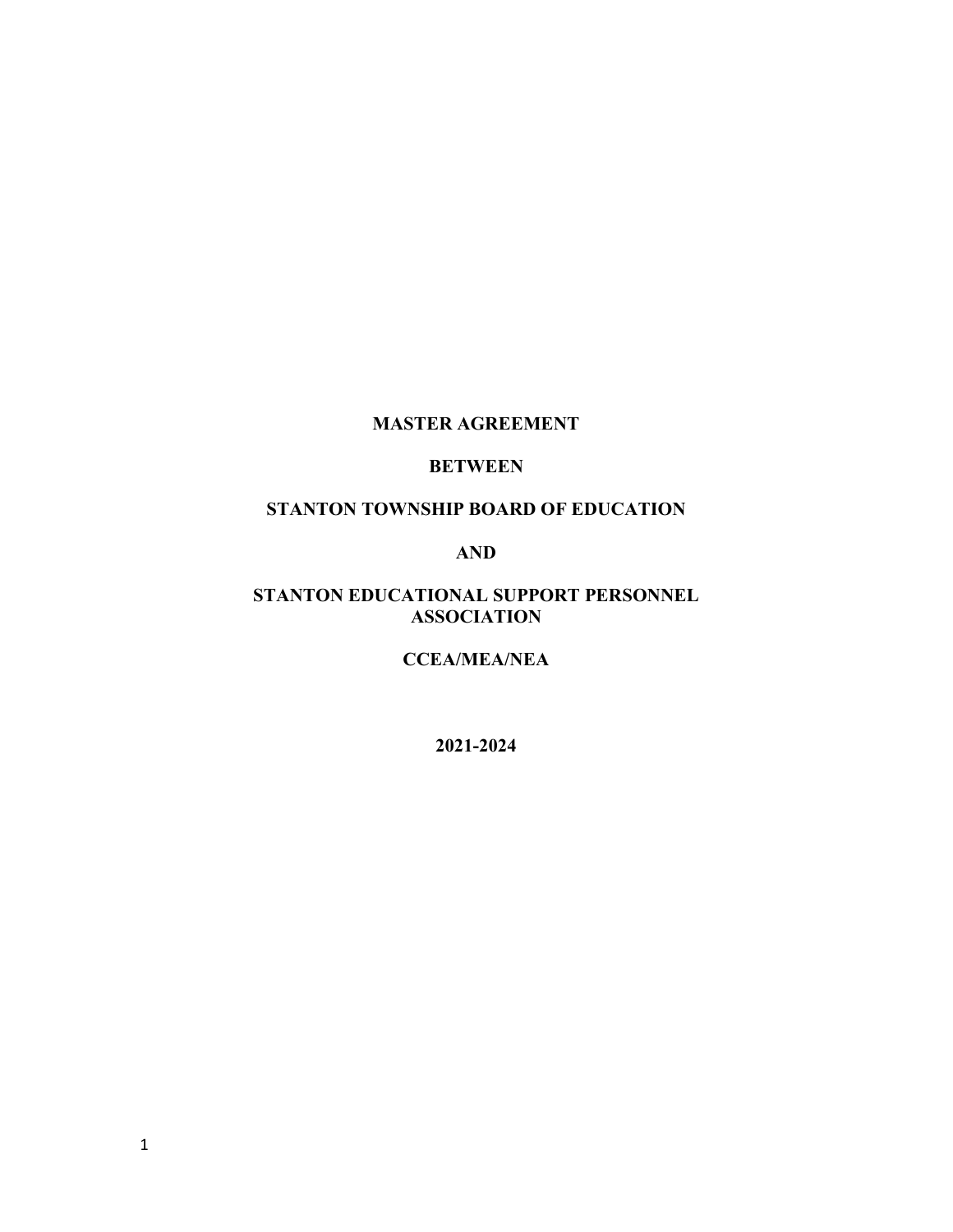# **TABLE OF CONTENTS**

| Article 1  |                                           | 3                        |
|------------|-------------------------------------------|--------------------------|
| Article 2  |                                           | $\overline{\mathcal{A}}$ |
| Article 3  |                                           | 6                        |
| Article 4  |                                           | 8                        |
| Article 5  | Employment Status Defined                 | 10                       |
| Article 6  | Work Year, Work Week, Work Day            | 11                       |
| Article 7  |                                           | 13                       |
| Article 8  |                                           | 14                       |
| Article 9  |                                           | 16                       |
| Article 10 | Reduction in Personnel, Layoff and Recall | 18                       |
| Article 11 | Vacancies, Transfers and Promotions       | 20                       |
| Article 12 |                                           | 22                       |
| Article 13 |                                           | 26                       |
| Article 14 | Bargaining Unit Member Evaluations        | 27                       |
| Article 15 |                                           | 28                       |
| Article 16 |                                           | 29                       |
| Article 17 |                                           | 30                       |
| Article 18 |                                           | 32                       |
| Article 19 |                                           | 35                       |
| Appendix A |                                           | 36                       |
|            |                                           | 38                       |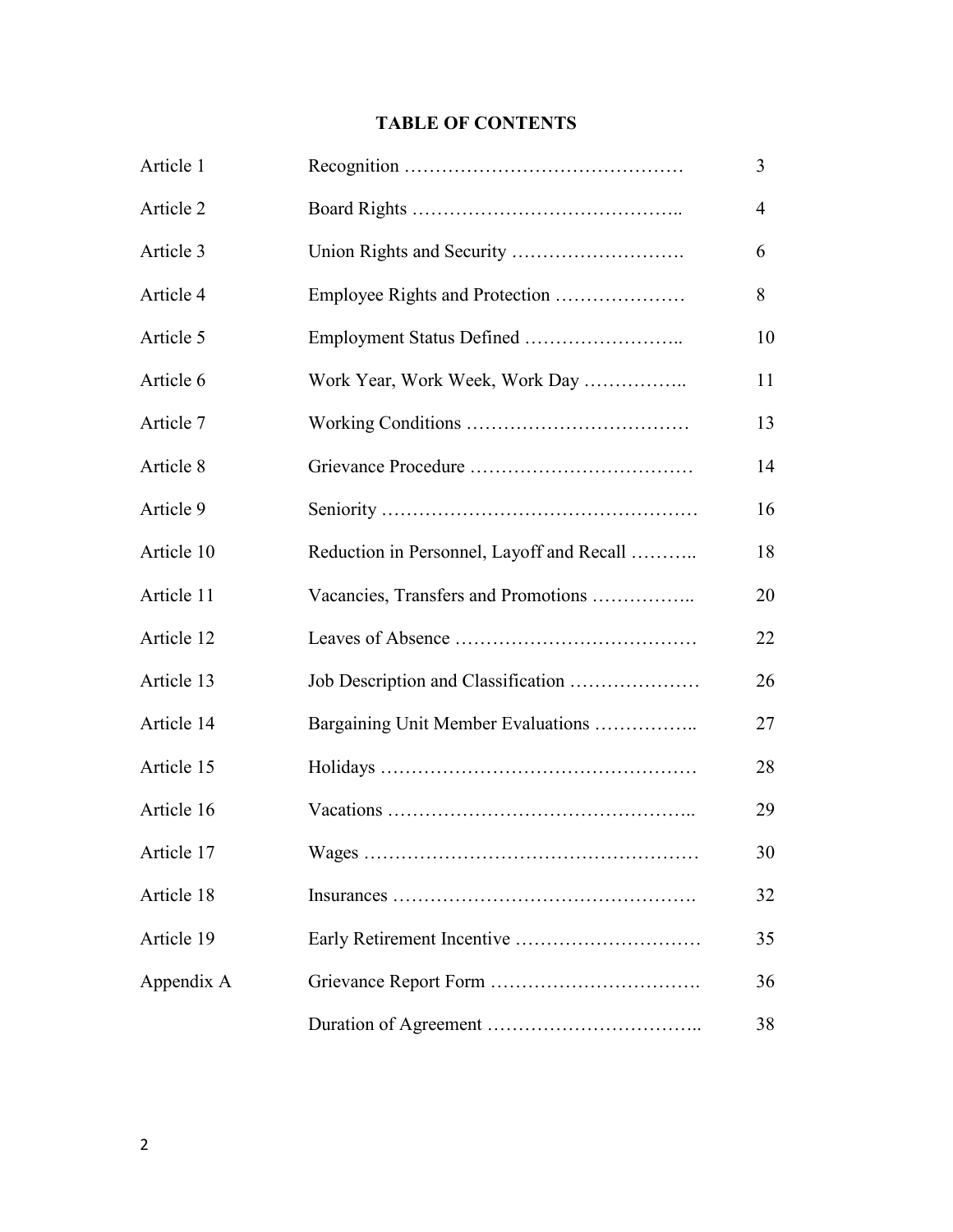## **ARTICLE I**

## **RECOGNITION**

A. The Employer hereby recognizes the Copper Country Education Association/MEA/NEA, hereinafter, the Union, as the sole and exclusive collective bargaining agent as defined in Section II of the Michigan Public Employment Relations Act for all employees who are within the appropriate bargaining unit described and defined as:

ALL FULL TIME AND PART-TIME PARAPROFESSIONALS, CUSTODIANS, MAINTENANCE PERSONNEL, BUS DRIVERS, **AND** FOOD SERVICE PERSONNEL, EMPLOYED BY THE STANTON TOWNSHIP SCHOOL DISTRICT, HEREINAFTER, THE EMPLOYER OR BOARD, BUT EXCLUDING SUBSTITUTUES. SUPERVISORY AND CONFIDENTIAL PERSONNEL AS DEFINED IN THE ACT.

B. Unless otherwise indicated, the term "Employee" when used hereinafter in this Agreement shall refer to all members of the above-defined bargaining unit and reference to one gender shall include the other.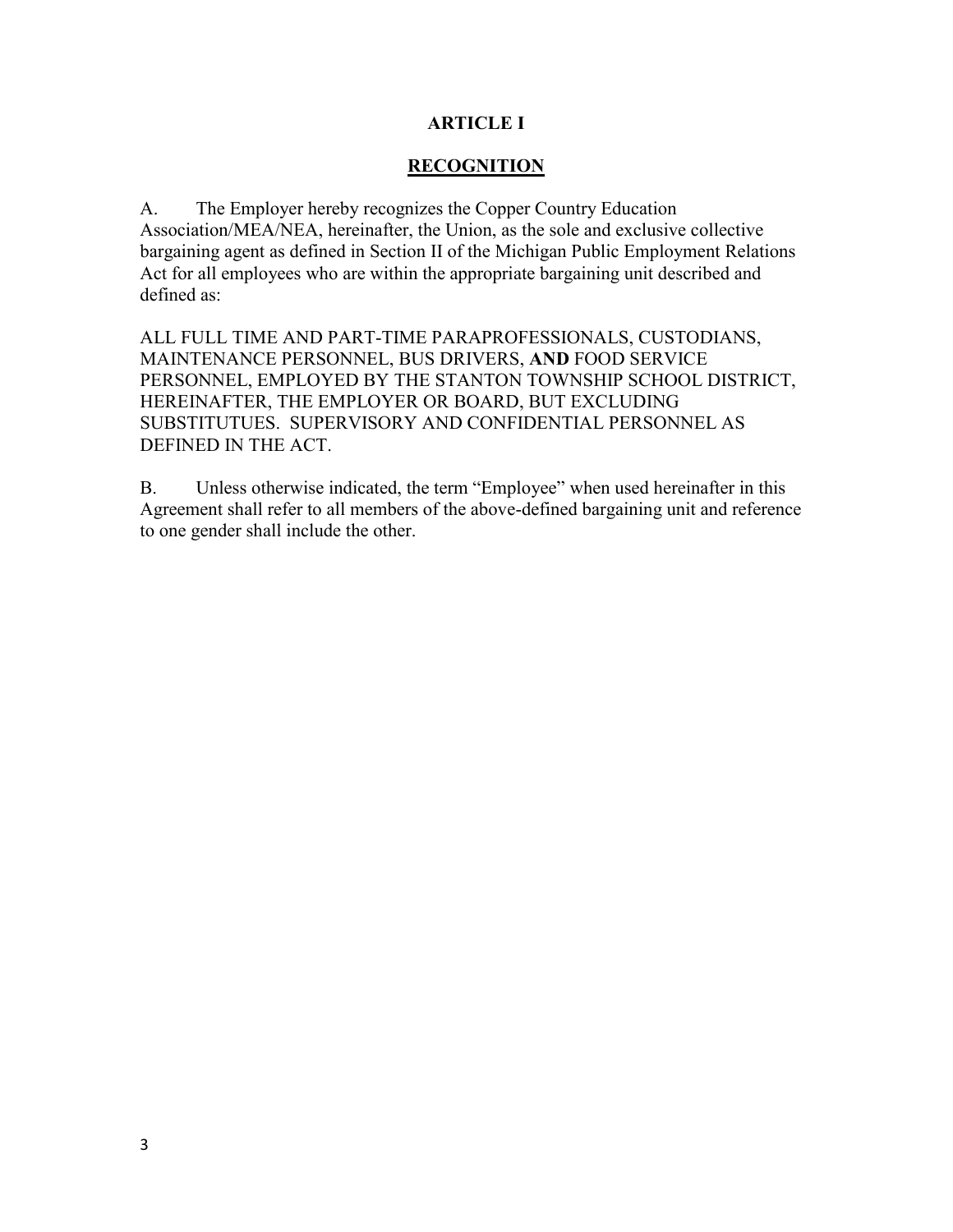## **BOARD RIGHTS**

The Board, on its own behalf and on behalf of the electors of the district, hereby retains and reserves unto itself all powers, rights, authority, duties and responsibilities conferred upon and vested in it by the law and constitution of the State of Michigan and/or the United States.

The Stanton Township Schools are a general powers school district in accordance with Public Act 289 of 1995, Public Act 451 of 1976, M.C.L. 380.11a, as amended.

A. Such rights shall include, by way of illustration and not by way of limitation, the right to:

- 1. Manage and control its business, its equipment, and its operations and to direct the working forces and affairs of the school district.
- 2. Continue its rights, policies and practices of assignment and direction of its personnel, determine the number of personnel and scheduling of all the foregoing, but not in conflict with the specific provisions of this Agreement.
- 3. The right to direct the working forces, including the right to hire, promote, suspend and discharge employees, transfer employees, assign work or duties to employees determine the size of the work force and to lay off employees.
- 4. Determine the services, supplies and equipment necessary to continue its operations and to determine all methods and means of distributing, disseminating, and/or selling its services, methods, schedules and standards of operation, the means, methods and processes of carrying on the work.
- 5. Adopt reasonable rules, policies and regulations.
- 6. Determine the number and location or relocation of its facilities, including the establishment or relocations of new schools, buildings, departments, divisions or sub-divisions thereof.
- 7. Determine the financial policies, including all accounting procedures.
- 8. Determine the size of the management organization, its functions, authority, amount of supervision and table of organization.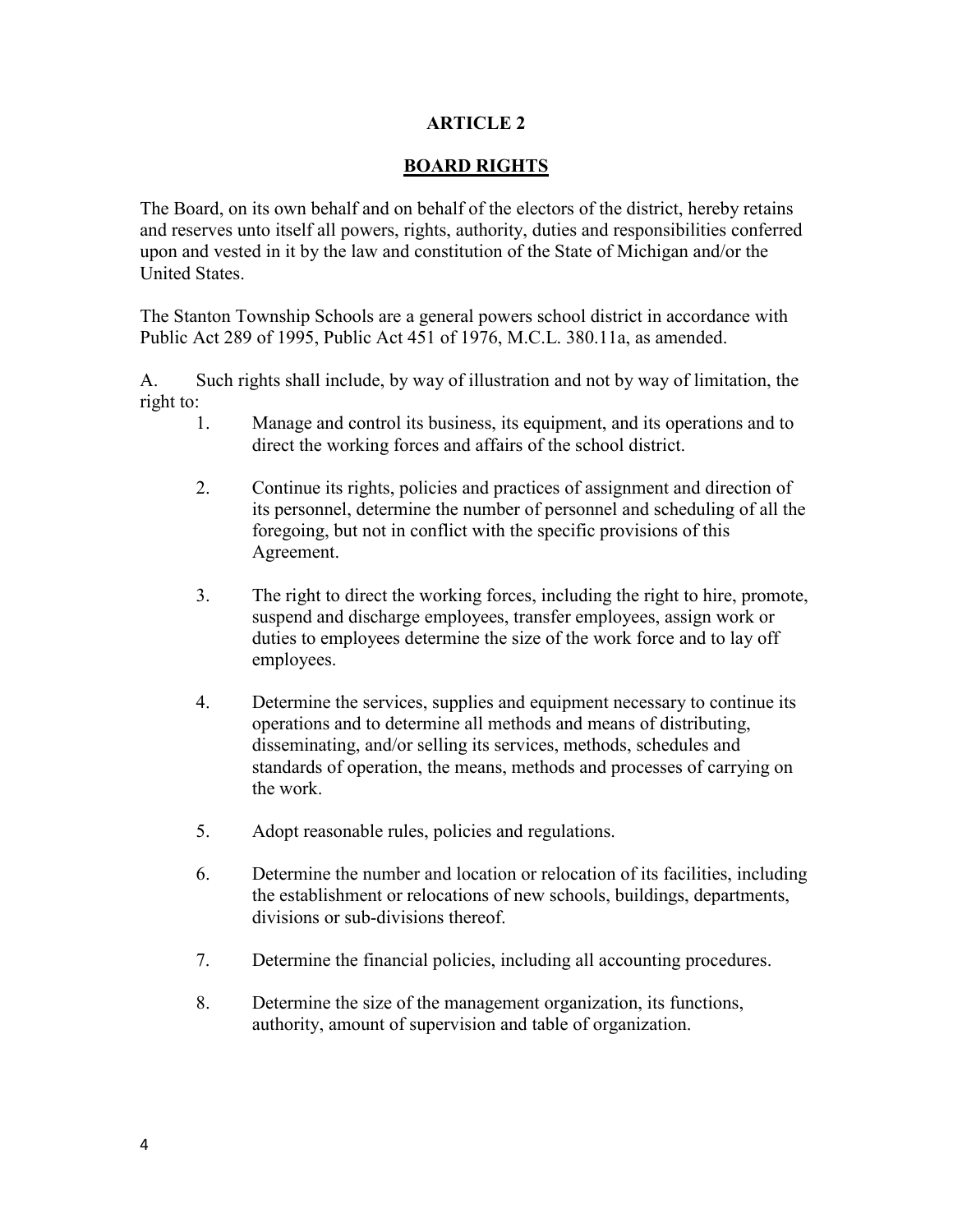The exercise of these powers, rights, authorities, duties and responsibilities by the Board shall be limited only by the specific and expressed terms of this Agreement and then only to the extent such specific and expressed terms hereof are in accordance with state and federal laws. It is further understood that the above rights are not to be interpreted as abridging or conflicting with any specific provisions of this Agreement unless any provision or application of this Agreement prohibits the District from complying with State or Federal Laws.

B. The matters contained in this Agreement and/or the exercise of any such rights of the Board are not subject to further negotiations between the parties during the term of this Agreement. In the event any difference arises with regard to any matter contained in this article and such matter is referred to arbitration, the arbitrator shall determine whether or not the Board's action leading to such difference was protected by this article and, if so, shall deny the grievance.

C. It is understood by the parties that the establishment of new positions in the district and modifications to working conditions shall be subject to negotiation between the parties.

D. An emergency manager appointed under the local government and school district fiscal accountability act may reject, modify or terminate the collective bargaining agreement as provided within the local government and school district fiscal accountability act.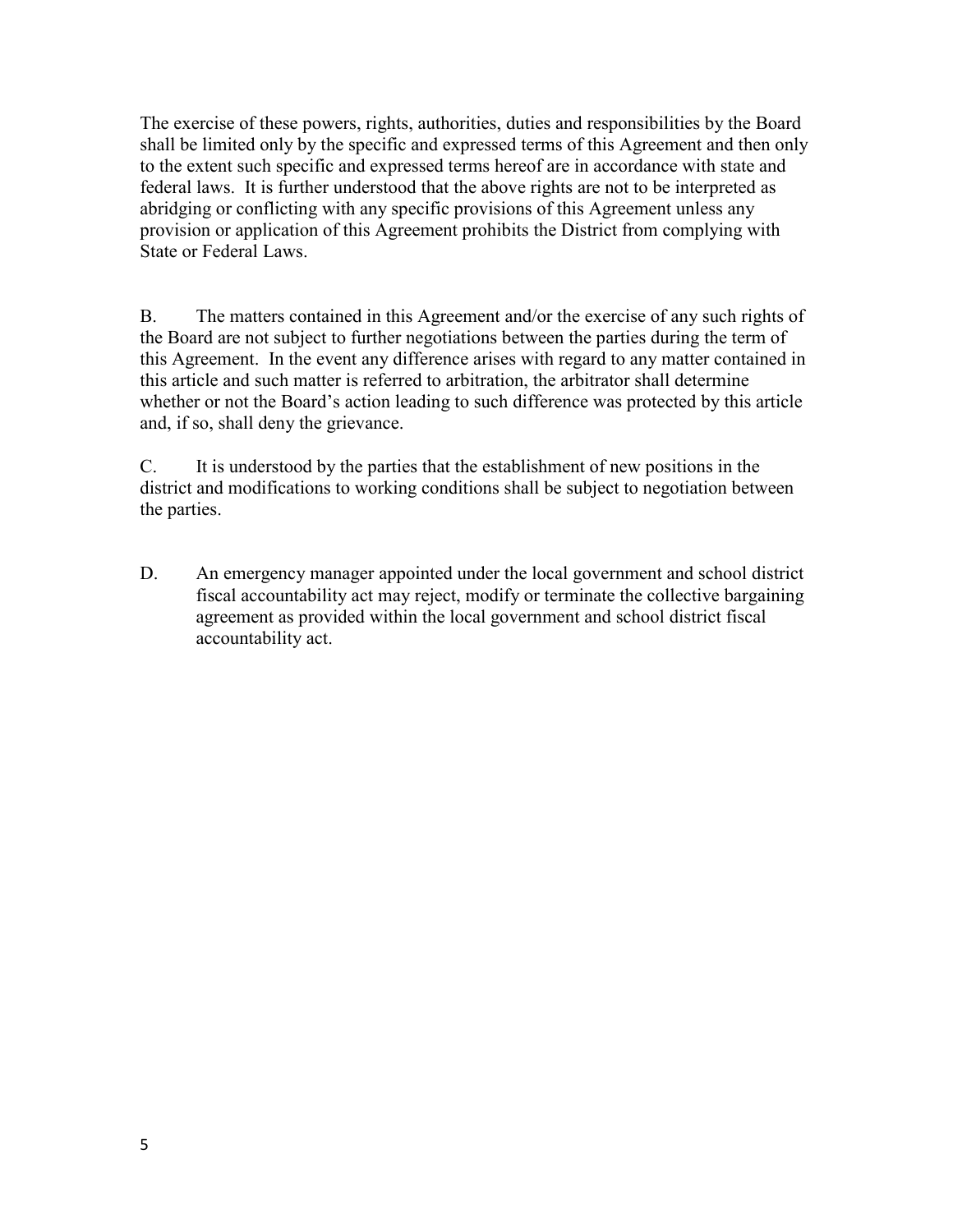## **UNION RIGHTS AND SECURITY**

A. The Union and its representatives shall have the right to use employer buildings at all reasonable hours for meetings, provided that any additional costs incurred for the use of the facilities shall be borne by the Association.

B. Duly authorized representatives of the Union and its respective affiliates shall be permitted to transact official Union business on Employer property at all reasonable times, provided that this shall not interfere with or interrupt normal operations.

C. The Union shall have the right to use and/or have access to employer facilities and equipment with prior approval and excluding administrative computers, including typewriters, and other duplicating equipment at reasonable times when such equipment is not otherwise in use, this excludes use of administrative computers. The Union shall pay for the reasonable cost of all materials and supplies incidental to such use.

D. The Union shall have the right to post notices of activities and matters of Union concern on designated bulletin boards, at least one of which shall be provided in each building or facility to which bargaining unit members may be assigned. The Union may use the internal document delivery service of the employer, without U.S. postage, and employee mailboxes for communication to bargaining unit members.

E. The Board agrees to furnish to the Association, in response to written requests, available public information concerning the financial resources of the district, tentative budgetary requirements and allocation, and such other non-privileged information relevant to collective bargaining. The Association shall reimburse the Board for reasonable expenses incurred in furnishing information or making records available.

F. Upon written authorization from the employee, the employer shall deduct from the wages/salary of the employee and make appropriate remittance for voluntary contributions to annuities, credit union, savings bonds, charitable donations, or any other plans or programs jointly approved by the Union and the Employer.

- G. The duties of any **instructional support service** bargaining unit member or responsibilities of any **instructional support service** position in the bargaining unit shall not be altered, increased, or transferred to persons not covered by this Agreement without prior discussion with the Union. **The duties of any noninstructional support service bargaining member shall not be altered, or increased without prior discussion with the union.**
- H. The Employer agrees that supervisor or non-unit personnel shall not be used at any time to displace **instructional support service** employees regularly employed in the bargaining unit, except in emergencies when Union employees are not available or have refused to do the work as assigned except in cases where unsafe conditions are being charged by an employee. For purposes of this provision, an emergency shall be defined as an unforeseen circumstance or a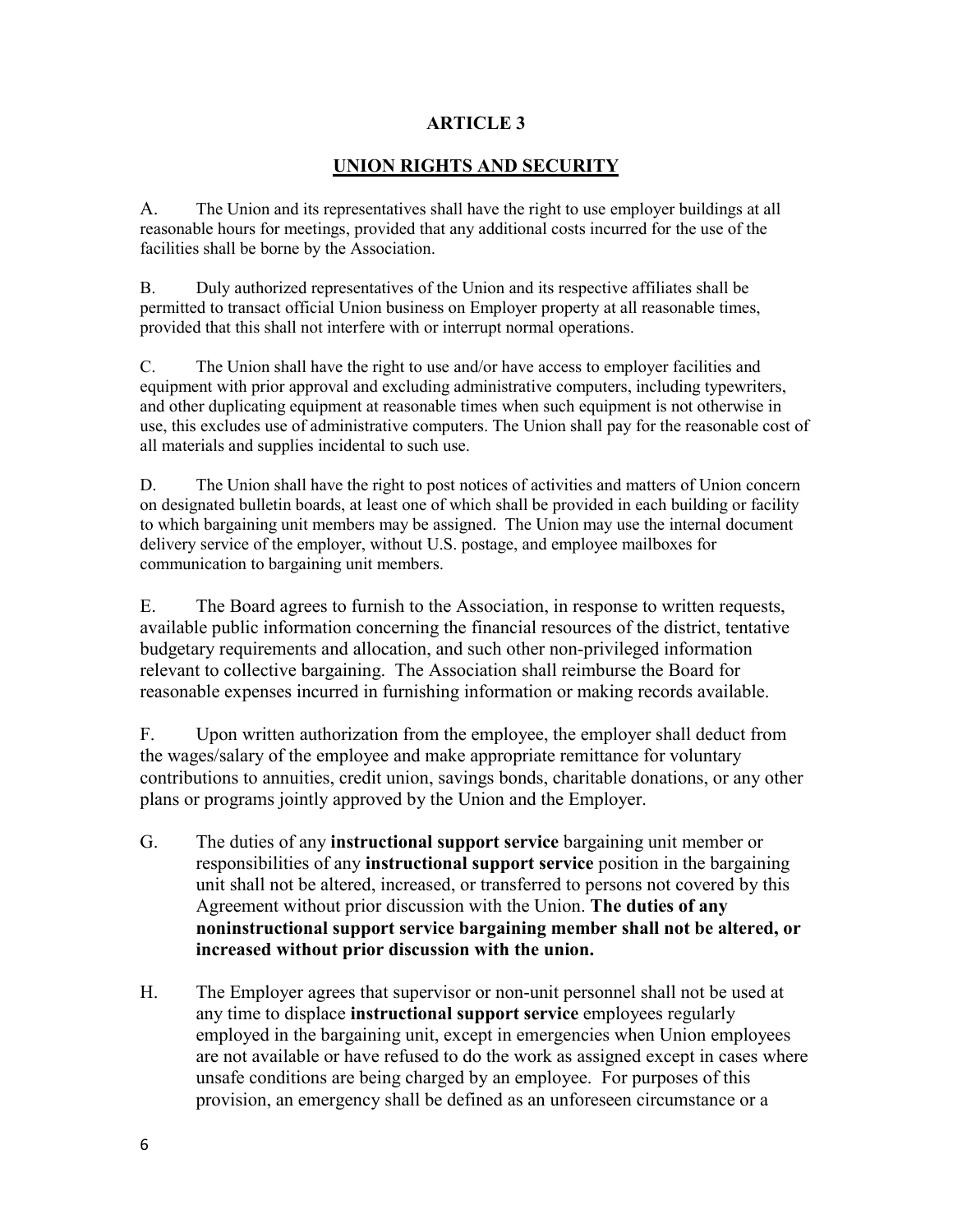combination of circumstances, which call for immediate action in a situation, which is not expected to be of a recurring nature.

I. The rights granted herein to the Union shall not be granted or extended to any competing labor organization.

J. The official approved Board minutes shall be posted in the teacher workroom and sent to the Copper Country Education Association Uni-Serv Office.

K. Copies of the Master Agreement shall be provided without cost to each bargaining unit member within 30 business days of the Association's written approval of the draft agreement. The draft agreement will be provided by the Board within 10 business days of ratification by both parties.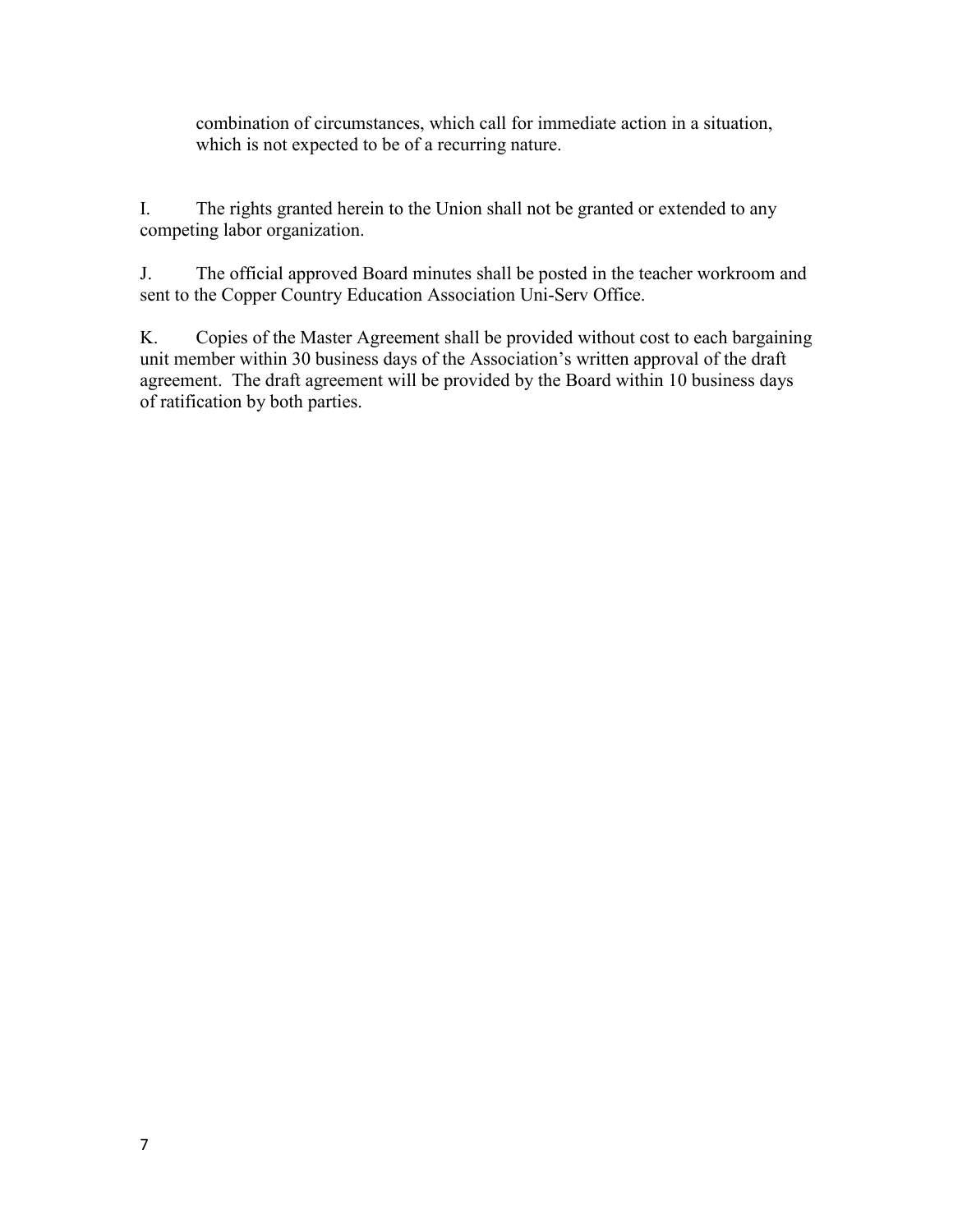### **EMPLOYEE RIGHTS AND PROTECTION**

A. Pursuant to the Michigan Public Employment Relations Act, as amended, the Employer hereby agrees that every bargaining unit member shall have the right to freely organize, join, and support the Association/Union and to engage in lawful concerted activities for the purposes of collective bargaining or negotiations and other concerted activities for mutual aid and protection. As a duly elected body, exercising governmental power under color of law of the State of Michigan, the Employer undertakes and agrees that it will not directly, or indirectly, discourage or deprive or coerce any bargaining unit member in the enjoyment of any rights conferred by PERA or other laws of Michigan, or the United States of America, or the Constitutions of Michigan and the United States of America; that it will not discriminate against any bargaining unit member with respect to hours, wages, or any terms or conditions of employment by reason of his/her membership in the Union; his/her institution of any grievance, complaint, or proceeding under this Agreement, or otherwise with respect to any terms or conditions of employment. No bargaining unit member shall be prevented from wearing insignia, pins, or other identification of membership in the Union at any time by the Employer.

B. Nothing contained within this Agreement shall be construed to deny or restrict to any bargaining unit member rights he/she may have under the Michigan General School Laws or other applicable State or Federal laws or regulations. The rights granted to bargaining unit members hereunder shall be deemed to be in addition to those provided elsewhere.

C. The bargaining unit members shall be entitled to full rights of citizenship and no religious or political activities of any bargaining unit member or lack thereof shall be grounds for any discipline or discrimination with respect to the employment of such bargaining unit member. The private and personal life of any bargaining unit member is not within the appropriate concern or attention of the Employer unless it affects the job performance of the employee.

D. The Employer agrees that it will in no way discriminate against or between bargaining unit members covered by this Agreement because of their race, creed, religion, color, national origin or ancestry, age, sex, marital status, physical characteristics or handicap.

E. No employee shall be disciplined (including warnings, reprimands, suspensions, reduction in rank, discharged, or other actions of a disciplinary nature) without just cause. Discipline of personnel under the provisions of this Agreement will be conducted in accordance with the basic concepts of due process. Any such discipline shall be progressive in nature except in cases such as theft, possession of illegal substances, serious misconduct, and reckless disregard of self or others while on duty. A copy of the written disciplinary action given the employee will be given the Association. **Any** complaint made against an employee shall be promptly called to his/her attention and a corrective procedure given to the employee. All disciplinary action shall be subject to the grievance procedure.

F. A bargaining unit member shall be entitled to have present a representative of the Union upon request during any meeting which will or may lead to disciplinary action by the Employer. When a request for such representation is made, no action shall be taken with respect to the bargaining unit member until such representative of the Union is present. Should disciplinary action be likely to occur at a given meeting, the bargaining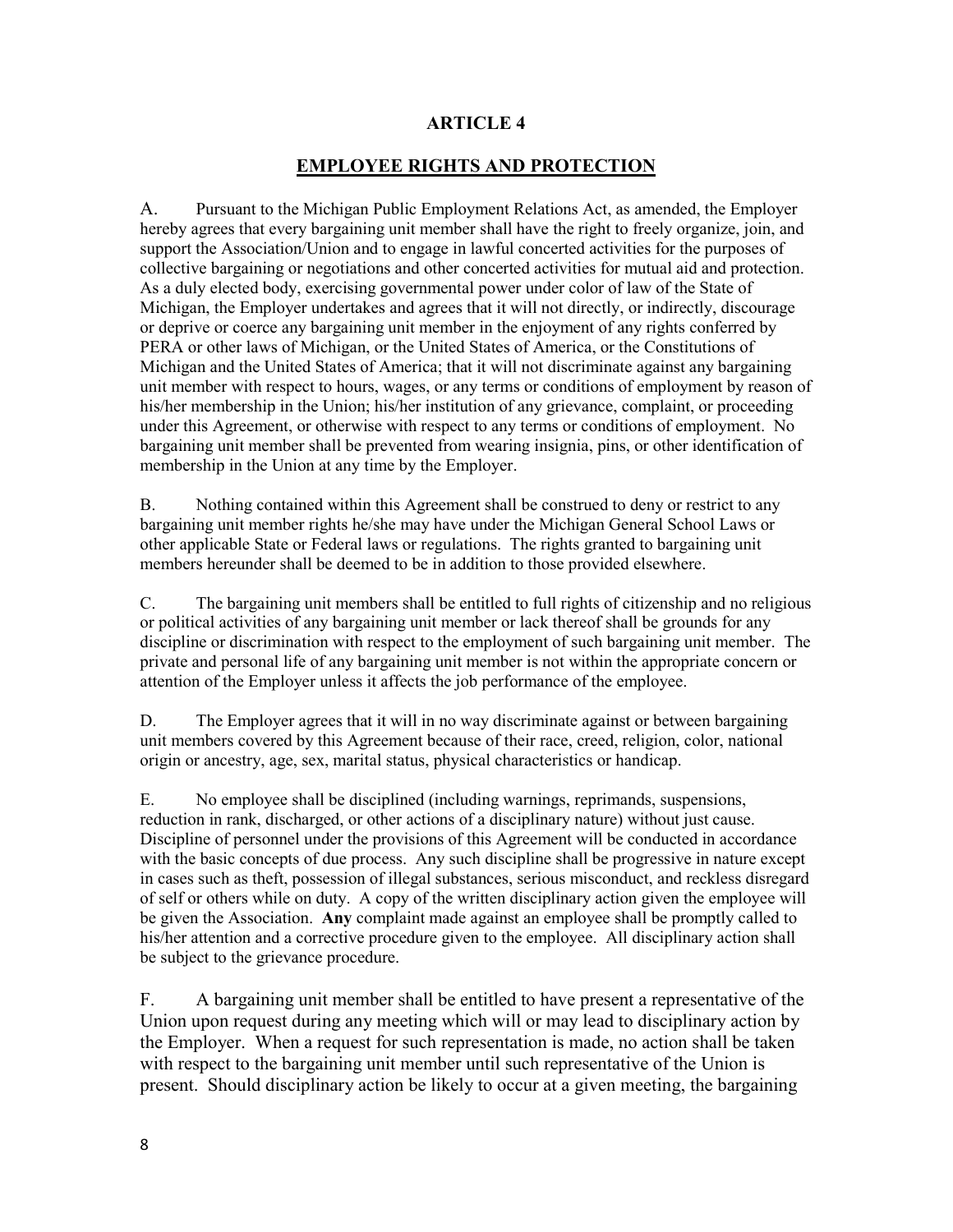unit member shall be advised immediately to said possibility and be advised by the Employer of the right to representation under this provision of the Agreement.

G. A bargaining unit member will have the right to review the contents of all records of the Employer pertaining to said bargaining unit member originating after initial employment and to have a representative of the Union accompany him/her in such review. Other examination of a bargaining unit member's file shall be limited to qualified supervisory personnel and FOIA requests.

H. No material, including but not limited to, student, parental or school personnel complaints originating after initial employment will be placed in a bargaining unit member's personnel file unless the bargaining unit member has had an opportunity to review the material. Complaints against the bargaining unit member shall be put in writing with names of the complainants, administrative action taken, and remedy clearly stated. The bargaining unit member may submit a written notation or reply regarding any material, including complaints, and the same shall be attached to the file copy of the material in question. When material is to be placed in a bargaining unit member's file, the affected bargaining unit member shall review and sign said material, such signature shall be understood to indicate awareness of the material but in no instance shall said signature be interpreted to mean agreement with the content of the material.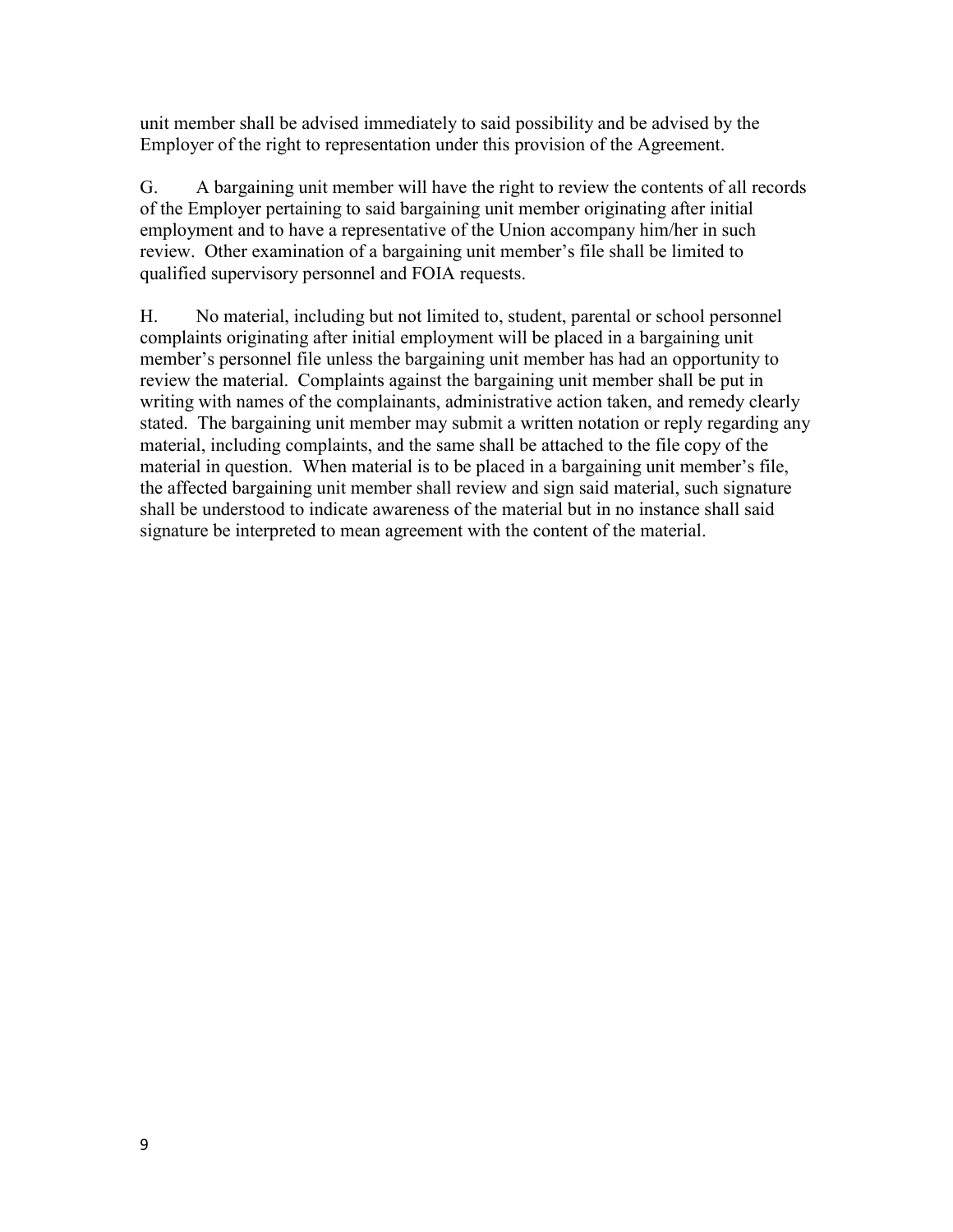## **EMPLOYMENT STATUS DEFINED**

A. The Employer and the Union recognize four (4) general categories of employees. Bargaining unit work shall be performed only by Employees in one of the four following categories:

1. Full-time: An employee who is employed at least thirty (30) hours or more per week during the normal academic school year.

- 2. Part-time: An employee who is employed less than thirty (30) hours per week.
- 3. Probationary: An employee who is employed to fill a full or part-time position for a trial period of **one hundred eighty (180)** days worked during the school year.
- 4. Substitute: An employee who is employed to fill a full or part-time position on a per diem basis while the regular employee is absent or on approved leave. In the event of the need to fill a position that has opened up due to extended sick leave or other extended approved leaves of absence, a substitute will be hired to fill the position for the duration of the opening regardless of the length of time the opening exists.

In the event a vacancy exists, a substitute may be hired to fill the position. If, after sixty consecutive work days the position has been filled by the substitute, the substitute becomes a probationary employee on the sixty-first consecutive day.

B. Full-year: Bargaining unit members who are employed to work on a twelvemonth basis.

C. School year: Bargaining unit members whose employment follows the school calendar.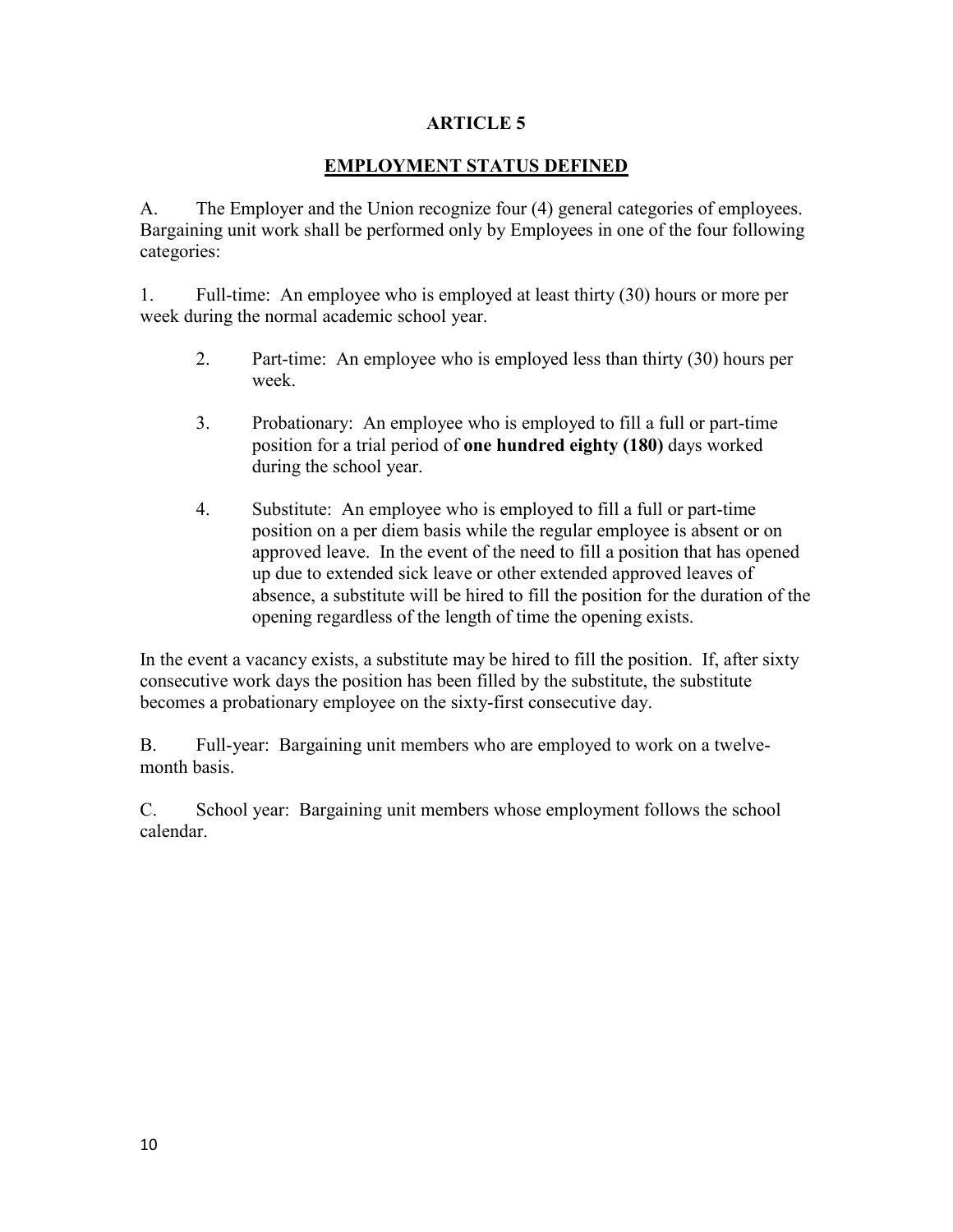## **WORK YEAR, WORK WEEK, WORKDAY**

- A. The normal workweek for all employees is Monday through Friday.
- B. All bargaining unit members will be entitled to five (5) minutes relief time for every hour worked or every portion thereof. Bargaining unit members working overtime will be entitled to an additional fifteen  $- (15)$  minute relief time for every two  $(2)$  hours worked.
	- 1. Regular break times shall be scheduled in advance.
	- 2. Breaks shall be scheduled for 10 minutes minimum.
	- 3. Break time cannot be used for scheduled time off, will not accumulate beyond the day earned and cannot be used for compensatory time.
- C. Overtime shall be equalized as follows:
- 1. Overtime hours shall be divided as equally as possible among employees in the same classification in their building. An up-to-date list showing overtime hours will be posted weekly in a prominent place in each building.
- 2. **Whenever overtime is required, the person with the least number of overtime hours in that classification with in their building will be called first and so on down the list in an attempt to equalize the overtime hours.**
	- **3.** For the purpose of this clause, time not worked because the employee was unavailable, or did not choose to work, will be charged the average number of overtime hours of the employees working during that call out period. **If the employee is unavailable for additional hours when the additional hours interfere with their normal schedule, time not work will not be charged to the up-to-date list.**
	- **4. Should all employees in the classification turn the job down, and employees outside of the job classification are unavailable, the employee with the lowest overtime hours in that classification will be appointed to do the job.**
- D. The following conditions shall apply to all overtime work:
- 1. Time and one-half will be paid for all hours worked over forty (40) hours in one week. With the exception of emergency over-time, all over-time shall be preapproved by the District.
- 2. Time and one-half will be paid for all hours worked on Sundays and holidays. In case of holidays, this will be in addition to holiday pay if the bargaining unit member is entitled to holiday pay for that day.
- 3. Paid leave shall count toward hours worked.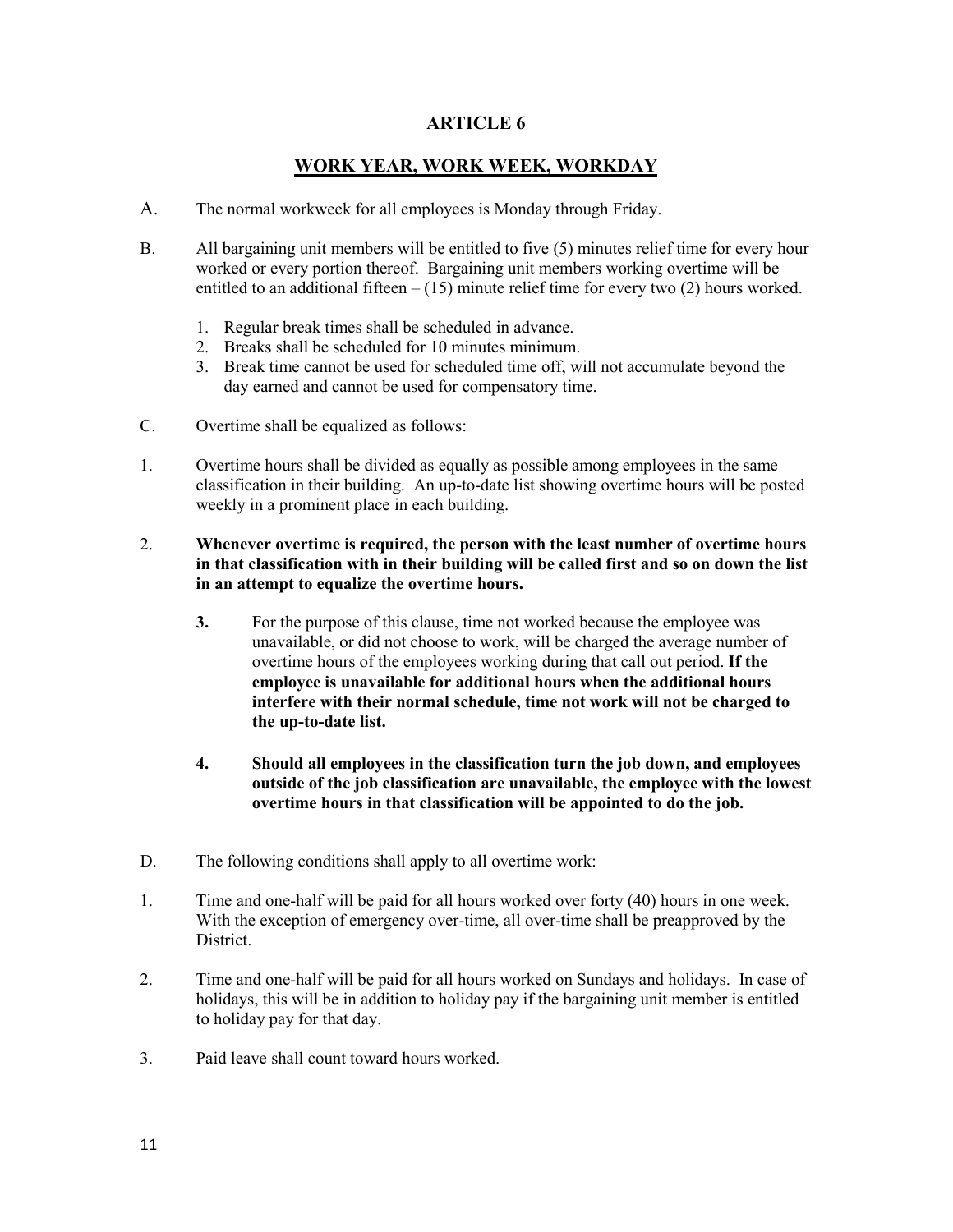4. Compensatory time off may be given instead of overtime pay if mutually agreeable to the Employer and the bargaining unit member. Such compensatory time shall be at time and one-half.

Pre-determined overtime and hours worked beyond the normal work day (ex: sports bus run) will be scheduled utilizing the senior rotation schedule.

E. Overtime hours will be computed from July 1 through June 30 each year.

F. The minimum call-out time shall be two (2) straight-time hours. The minimum call-out time for emergencies will be two (2) straight-time hours providing the employee's hours for the week, do not exceed 40 hours. Hours over 40 will be compensated at a rate of "time  $+ \frac{1}{2}$ ".

G. The employer shall provide an adequate amount of time to complete the duties assigned that are expected to be part of the normal work day.

**H. Whenever hours beyond the normal workday are required the most senior qualified bargaining unit member shall be contacted first and continue down the seniority list until hours have been accepted.**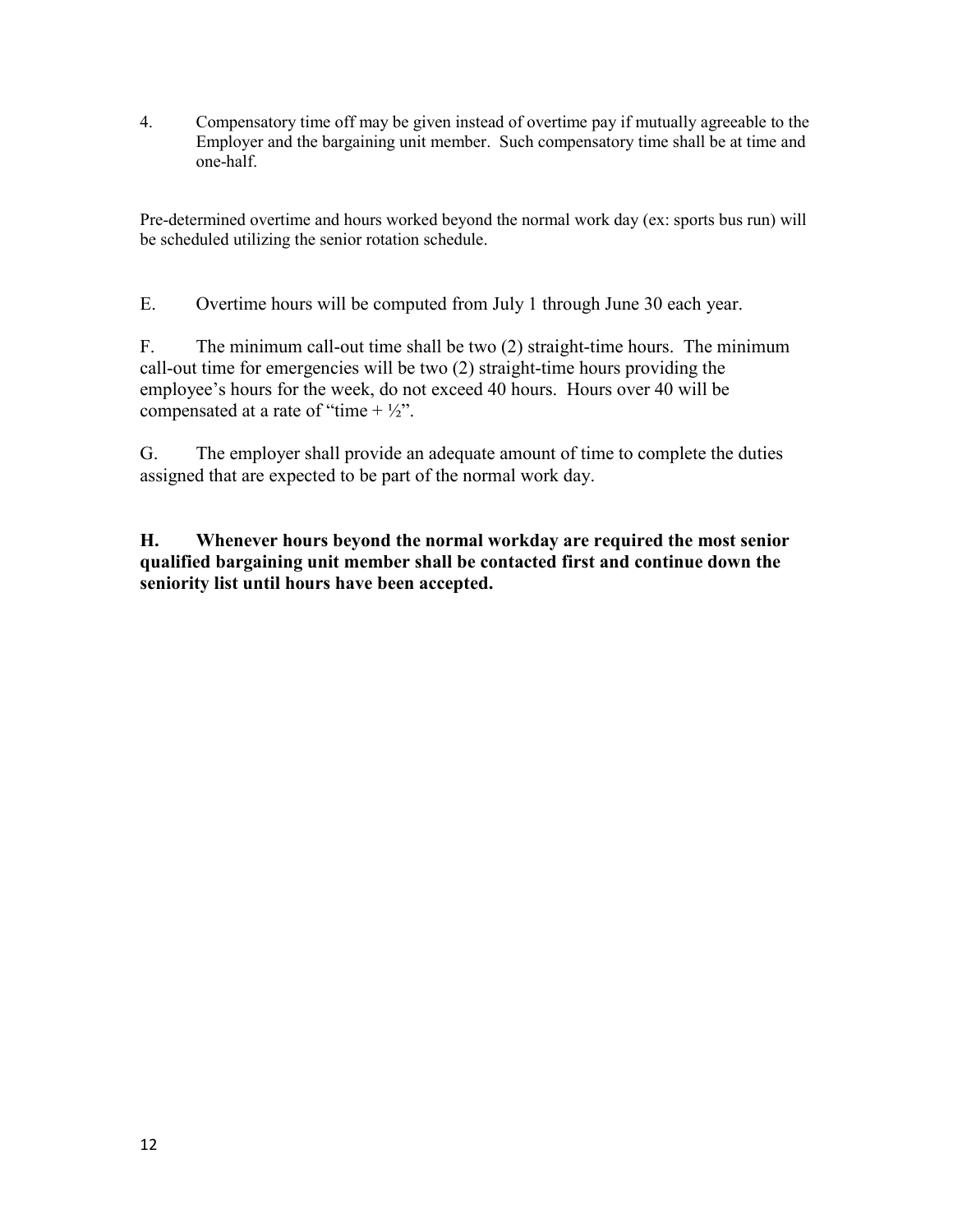## **WORKING CONDITIONS**

A. Bargaining unit members shall not be required to work under unsafe or hazardous conditions or to perform tasks, which endanger their health, safety or well-being.

B. The employer shall provide rest areas, break areas and restrooms for bargaining unit members' use.

C. The employer shall support and assist bargaining unit members with respect to the maintenance of control and discipline of students in the bargaining unit member's assigned work area. The employer shall take reasonable steps to relieve the bargaining unit member of responsibilities in respect to students who are disruptive or who repeatedly violate rules and regulations. Bargaining unit members may use such physical force with a student as is necessary to protect themselves, a fellow bargaining unit member, teacher, an administrator or another student from attack, physical abuse or injury, or to prevent damage to district property. No bargaining unit member shall be required to dispense or administer medication.

D. A bargaining unit member shall be responsible to only one supervisor, said supervisor to be designated by the employer at the beginning of each school year with written notification provided to each bargaining unit member otherwise the supervisor shall be the building principal/superintendent. In the absence of a building supervisor, bargaining unit members shall not be held accountable or made responsible for the administration or supervision of the building.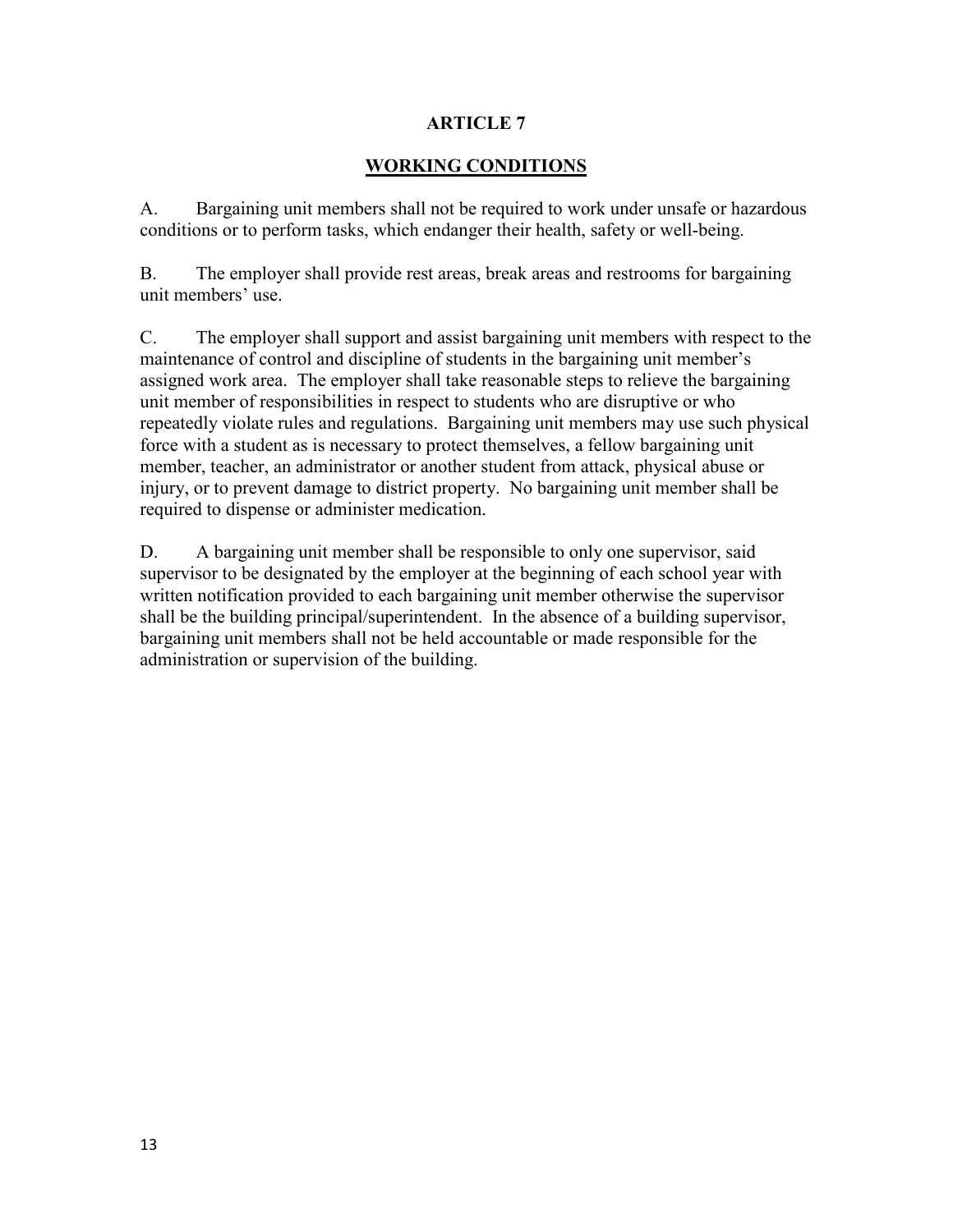### **GRIEVANCE PROCEDURE**

A. DEFINITION A claim or complaint by a bargaining unit member or group of bargaining unit members or the Union that there has been a violation, misinterpretation, or misapplication of any provision of this Agreement, and may be processed as grievance as hereinafter provided.

INFORMAL LEVEL When a cause for complaint occurs, the affected bargaining unit member(s) shall request a meeting with his/her immediate supervisor within ten (10) working days in an effort to resolve the complaint. The Union may be notified and a representative thereof present with the bargaining unit member at such meeting. If the bargaining unit member is not satisfied with the result(s) of the meeting, he/she may formalize the complaint in writing as provided hereunder.

FORMAL LEVEL 1 If a complaint is not resolved in a conference between the affected bargaining unit member(s) and his/her immediate supervisor, the complaint may be formalized as a grievance. A formalized grievance shall be submitted by the grievant, in writing, within ten (10) working days of the meeting between the supervisor and the affected bargaining unit member(s). A copy of the grievance shall be sent to the Union and the immediate supervisor. The immediate supervisor shall, within ten (10) working days of the receipt of the grievance, render a written decision. A copy of this decision shall be forwarded to the grievant(s) and the Union.

FORMAL LEVEL 2If the Union is not satisfied with the disposition of the grievance at Level 1 or if no disposition has been made within ten (10) working days of the receipt of the grievance, the grievance shall be transmitted to the governing body of the employer or its designee. Within seven (7) working days after the grievance has been so submitted, the governing body or its designee shall meet with the Union on the grievance. The employer's governing body or its designee, within five (5) working days after the conclusion of the meeting, shall render a written decision thereon with copies to the Union and grievant(s).

FORMAL LEVEL 3 If the Union is not satisfied with the disposition of the grievance at Level 2 or if no disposition has been made within the period above provided the Union may submit the grievance to arbitration before an impartial arbitrator. If the parties cannot agree as to the arbitrator, the arbitrator shall be selected by the American Arbitration Association in accord with its rules, which shall likewise govern the arbitration proceeding. Neither the employer nor the Union shall be permitted to assert in such arbitration proceeding any ground or to rely on any evidence not previously disclosed to the other party. Both parties agree to be bound by the award of the arbitrator, and that judgment thereon may be entered in any court of competent jurisdiction. The fees and expenses of the arbitrator shall be shared equally by the Union and the employer.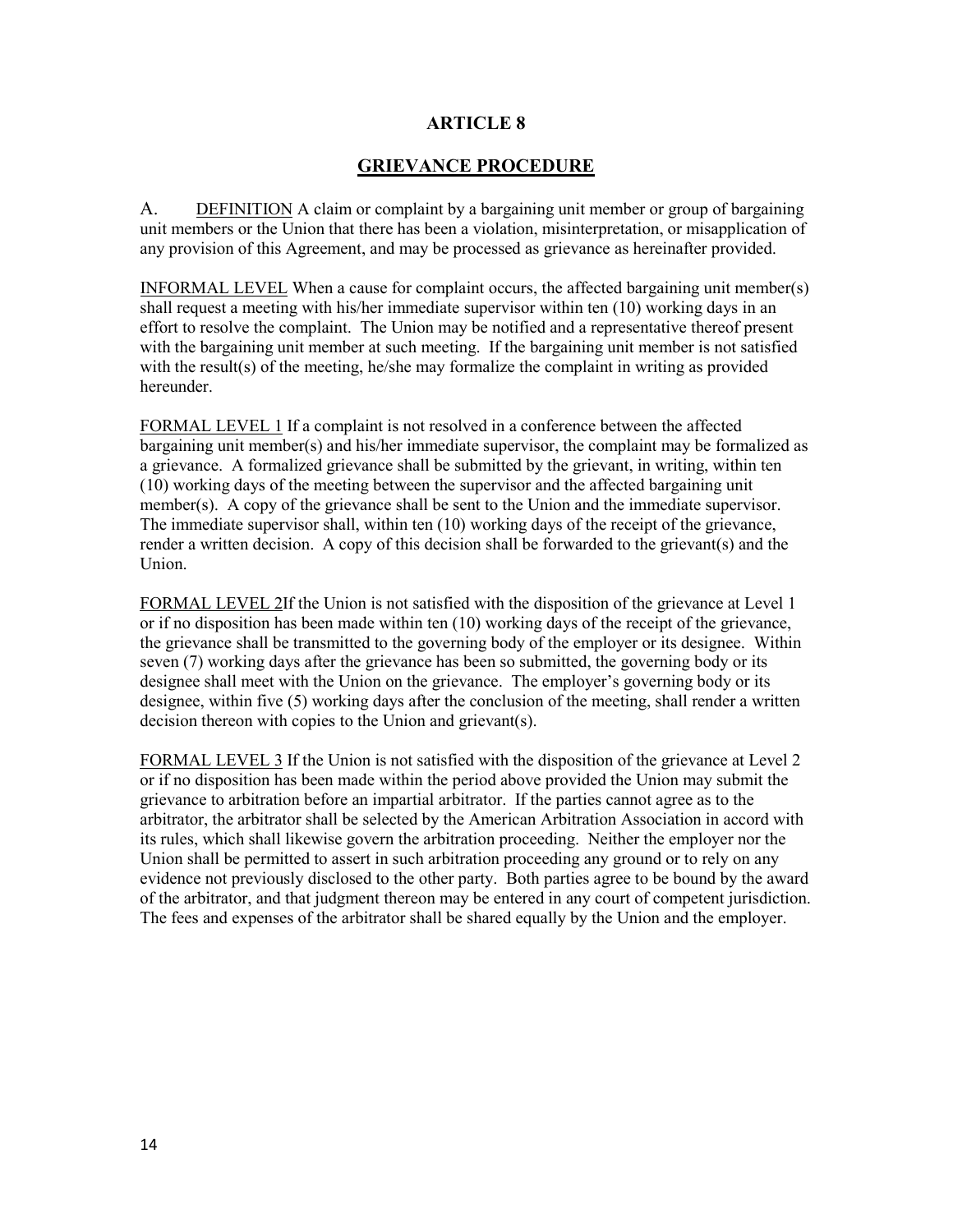## B. Miscellaneous Conditions:

1. The term "days" when used in this article shall mean workdays. Time limits may be extended by mutual agreement.

2. Notwithstanding the expiration of this Agreement, any claim or grievance arising there under may be processed through the grievance procedure until resolution.

3. If any bargaining unit member for whom a grievance is sustained shall be found to have been unjustly discharged, the arbitrator shall not be prevented from awarding reinstatement with full reimbursement of all compensation lost. If any bargaining unit member shall have been found to have been improperly deprived of any compensation or advantage, the same or its equivalent in money may be awarded to him by the arbitrator and his/her record may be cleared of any reference to this action.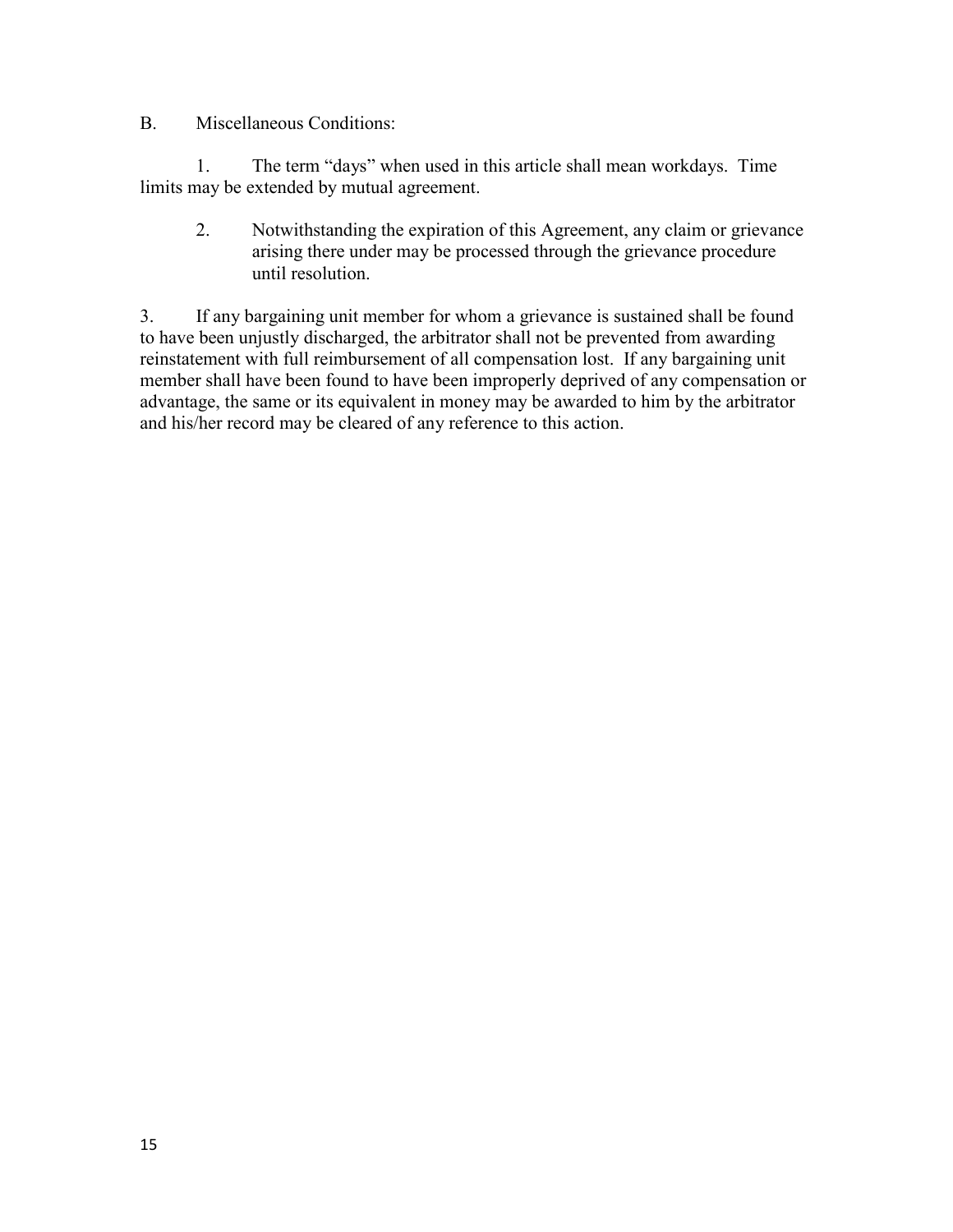# **SENIORITY**

A. Seniority shall be defined as the length of service within the district as a member of the bargaining unit. Every employee who completes one complete year as a full-time employee shall be granted 8 points for the year. An employee who works less than full time shall be granted a pro-rated number of points based upon the number of hours worked, i.e., a one half time employee shall be granted 4 points for the year. A year shall be defined as an academic year as required by the State. Accumulation of seniority shall begin from the bargaining unit member's first working day. A paid holiday shall be counted as the first day in applicable situations. In the event that more than one individual bargaining unit member has the same starting date of work, position on the seniority list shall be determined by drawing lots.

B. Probationary bargaining unit members shall have no seniority until the completion of the probationary period at which time their seniority shall revert to their first day of work.

ALL EMPLOYEES SHALL HOLD DUAL SENIORITY DATES. THE FIRST SHALL REFLECT HIS/HER MOST RECENT DATE OF HIRE BY THE DISTRICT. THE SECOND SHALL REFLECT HIS/HER MOST RECENT DATE OF DISTRICT EMPLOYMENT IN ONE OF ITS CLASSIFICATIONS.

C. For the purposes of this agreement, all bargaining unit members shall be placed in one of the following classifications based on their current assignments:

- 1. Bus Drivers
- 2. Custodians
- 3. Cooks
- 4. Paraprofessionals

D. The employer shall prepare, maintain and post the seniority list that includes the point totals for each employee. The initial seniority list shall be prepared and posted conspicuously in all MAIN buildings of the district within thirty (30) work days after the effective date of this Agreement with revisions and updates prepared and posted annually thereafter. A copy of the seniority list and subsequent revisions shall be furnished to the Association/Union.

E. State and Federal statutes and regulations shall be observed where applicable for specially funded programs. Except where prohibited by law or regulation, all bargaining unit members shall receive seniority rights as provided in this Agreement.

F. Seniority shall be lost by a bargaining unit member upon termination, resignation, retirement or transfer to a non-bargaining unit position.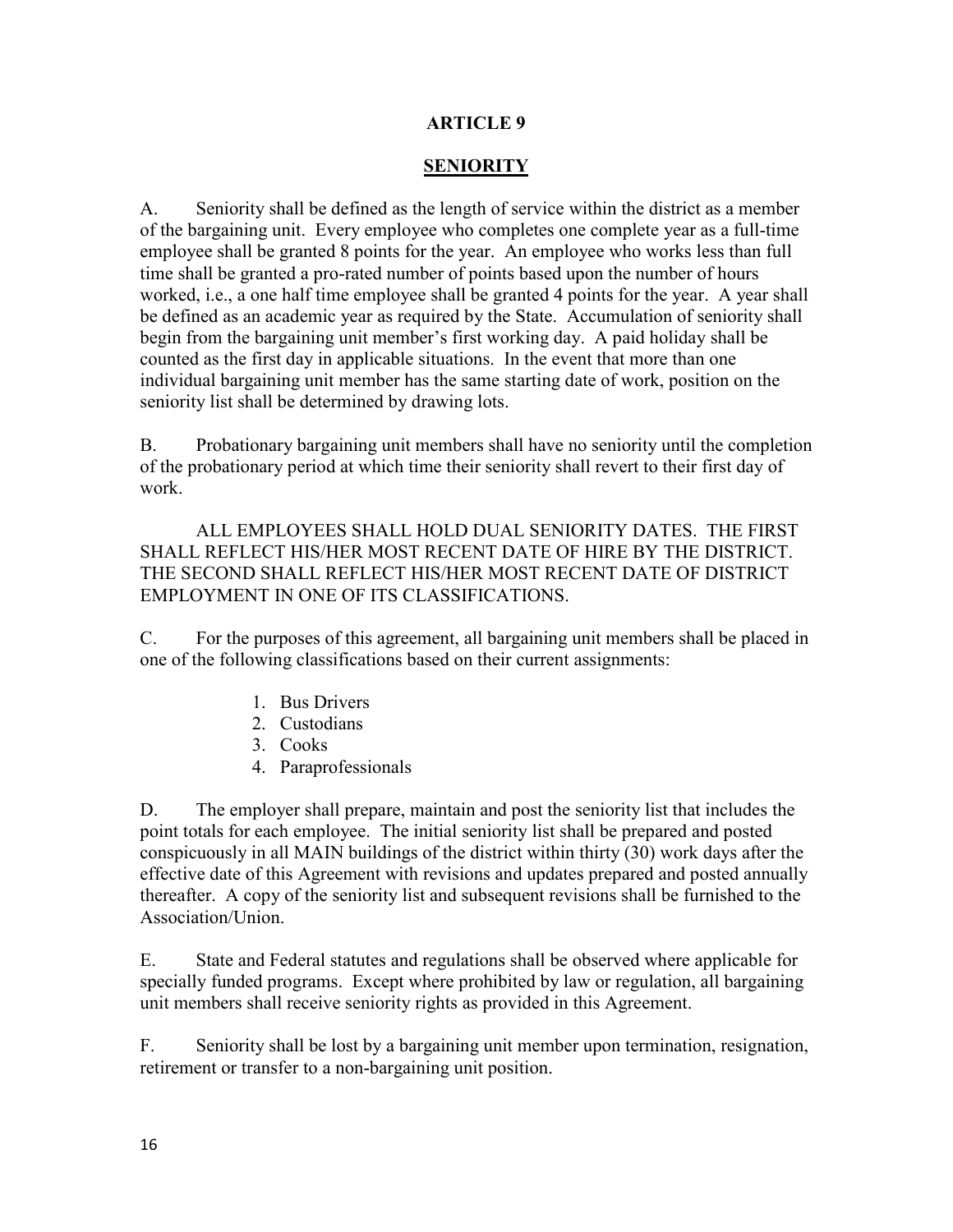**G. By October 1st of each year, a current seniority list will be provided to each employee.**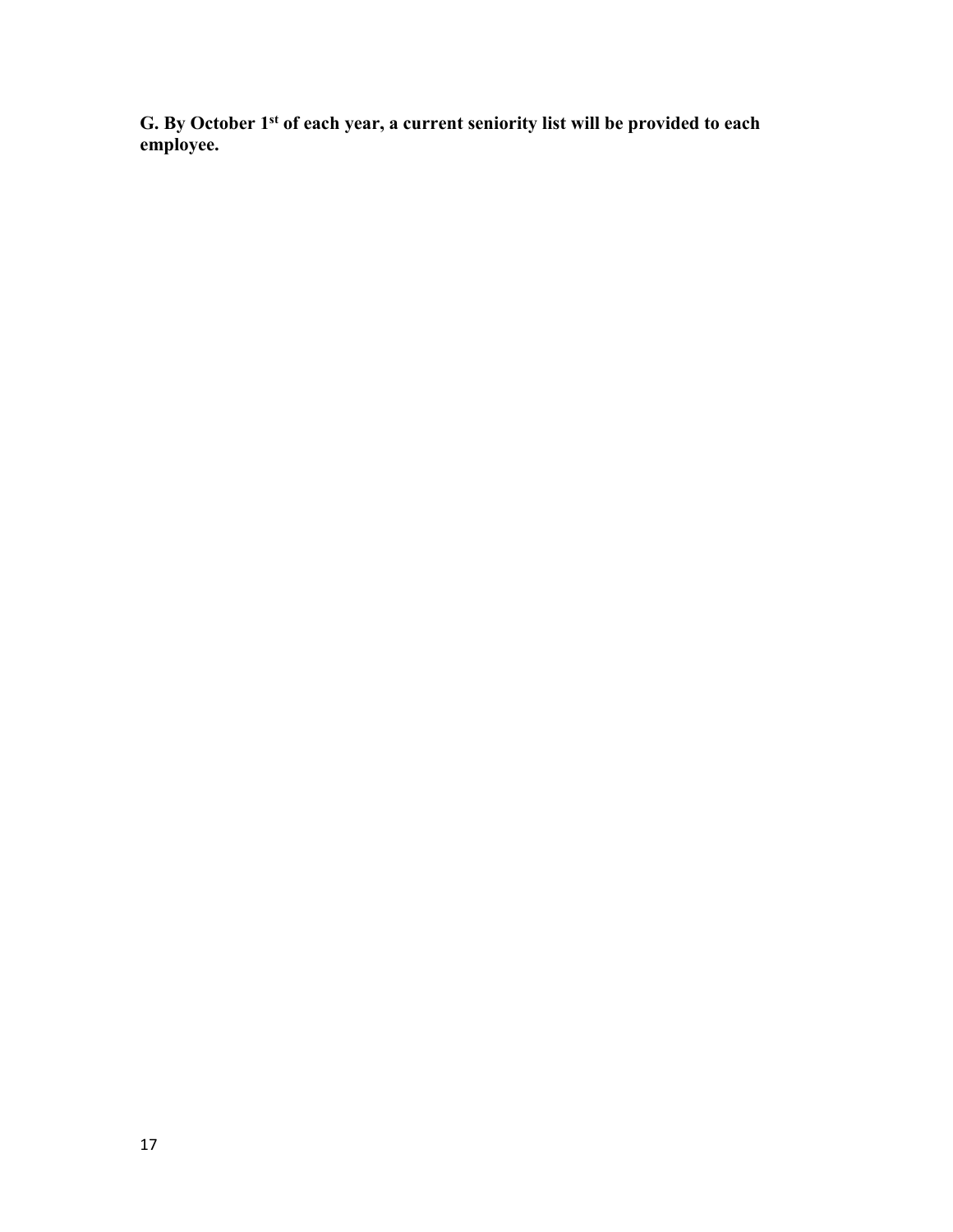## **REDUCTION IN PERSONNEL, LAYOFF AND RECALL**

A. It is specifically recognized that it is within the sole discretion of the Board to reduce its educational program, curriculum and/or staff and that the procedures set forth in this article shall be used in laying off personnel. Both the Employer and the Union agree to discuss possible cuts in hours and/or staff before any action is taken.

B. Layoff shall be defined as a reduction in the work force beyond normal attrition due to a lack of funds or a change in program.

C. In the event of layoff involving the termination of positions, the following procedure shall be followed:

- 1. The employer shall identify the specific position(s) to be eliminated and shall notify, at least sixty (60) days prior to the effective date of the layoff, except in the cases of emergency, but in no case less than two (2) weeks, the employee $(s)$  in those position $(s)$ .
- 2. The employee(s) in the affected position(s) shall have the right to:
	- a. the position of someone who is less senior holding a position in the same classification as the affected employee,
	- b. bid on another posted inner classification position**(s)**,
	- c. become laid off.
- 3. Any and all employees displaced by provision 2 above shall have the same rights as long as there are less senior employees within that classification.
- 4. In no case shall a new employee be employed by the employer while there are laid off bargaining unit members within their classifications who are qualified for a vacant or newly created position within their classifications.

D. In the event of a layoff, the employer and the Union may mutually agree to allow individual bargaining unit members to waive their seniority rights for the purpose of the layoff. Such waiver, if authorized by the bargaining unit member, shall not be construed to be a waiver of seniority or any other right under the contract including the bargaining unit member's right to be recalled from such layoff.

E. There shall be no reduction in the normal work hours provided for any bargaining unit member or position without prior discussion with the Union. In the event of a reduction in the work hours in a classification, bargaining unit members with the greater seniority may use same to maintain his/her normal work schedule by displacing bargaining unit members with less seniority in the same classification. In no case shall a reduction of any bargaining unit member's work hours take effect until ten (10) days after written notice to the affected bargaining unit member(s) is given by the employer. No employee's hours of work shall be increased while another employee in that classification is laid off.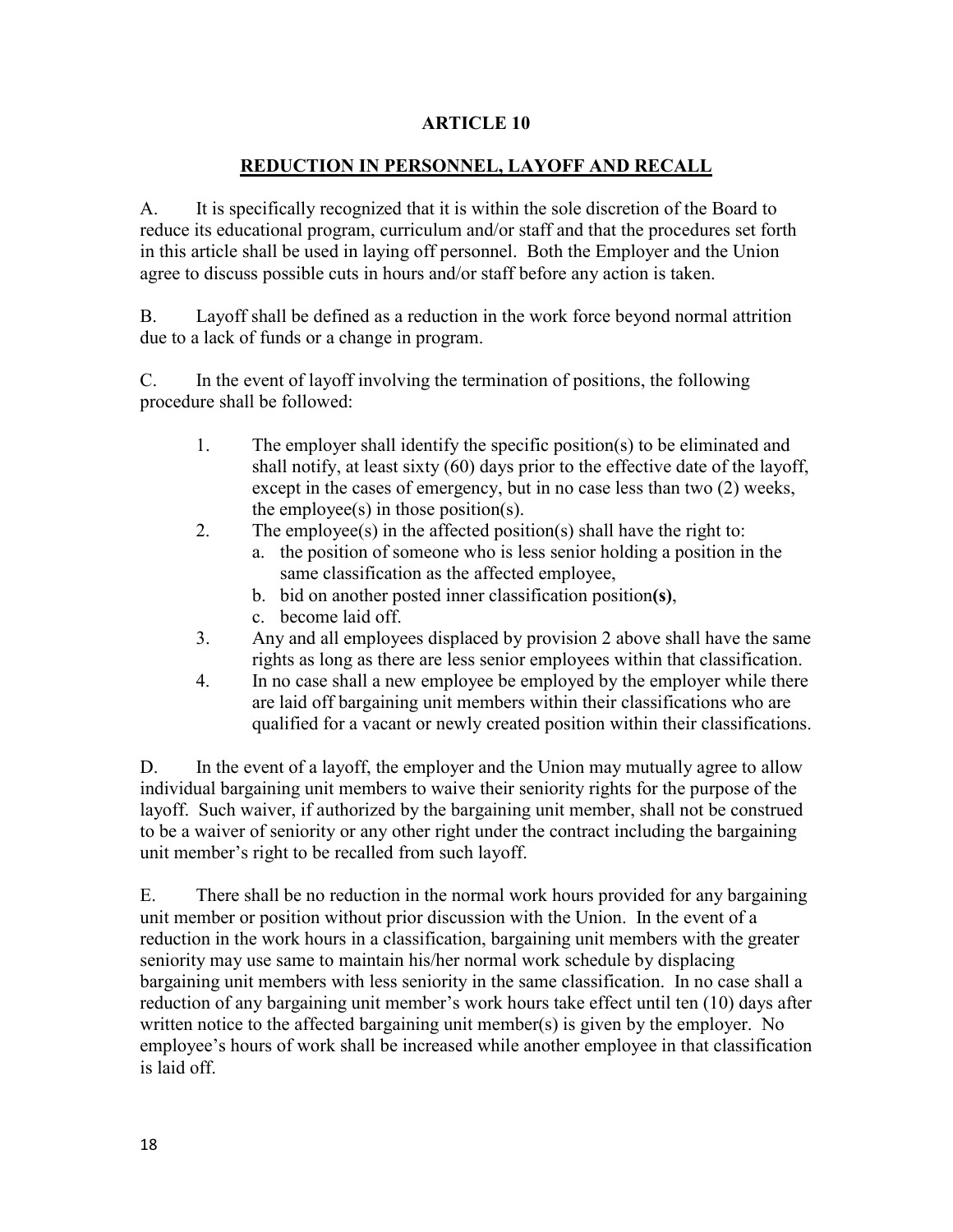F. Laid off employees may continue their health, dental and life insurance benefits by paying the regular monthly per subscriber group rate premium for such benefits to the employer as provided for in the COBRA law.

G. Laid off employees shall be recalled in reverse order of layoff to any position for which they are qualified. Any employee who has served more than thirty (30) days in a classification shall be deemed qualified for any position in that classification.

H. Notices of recall shall be sent by certified or registered mail to the last known address as shown on the employer's records. The recall notice shall state the time and date on which the employee is to report back to work. It shall bet the employee's responsibility to keep the employer notified as to his/her current mailing address. A recalled employee shall be given at least five (5) calendar days from receipt of notice, excluding Saturdays and Sundays, to report to work. The employer may fill the position on a temporary basis until the recalled employee can report for work providing the employee reports within the five (5) day period. Employees recalled to work for which they are qualified are obligated to take said work. An employee who declines recall to perform work for which he/she is qualified shall forfeit his/her seniority rights and be classified as resigned.

I. Refusal or acceptance of a position that is not equivalent in time to the position previously held shall not affect an employee's recall rights.

J. Employees on layoff shall retain their seniority for purpose of recall for period of two (2) years. Any employee on layoff for more than two year shall lose his/her seniority and any further rights under this Agreement and classified as resigned.

The Board and the Union agree to the following with regard to the articles on Seniority, Vacancies, Promotions and Transfers, and Reduction in Personnel:

- 1. If hours are added to any position within a classification, they shall be offered first to the most senior member who is not full-time.
- 2. The complete inner classification bumping process shall take place within the 60 day period allowed for notification of lay-off, or in the cases of emergency, the time period that is available.
- 3. If an employee is laid off from his/her position but is able to bump into another position that he/she is qualified, they have fifteen (15) days to exercise their contract right to bump.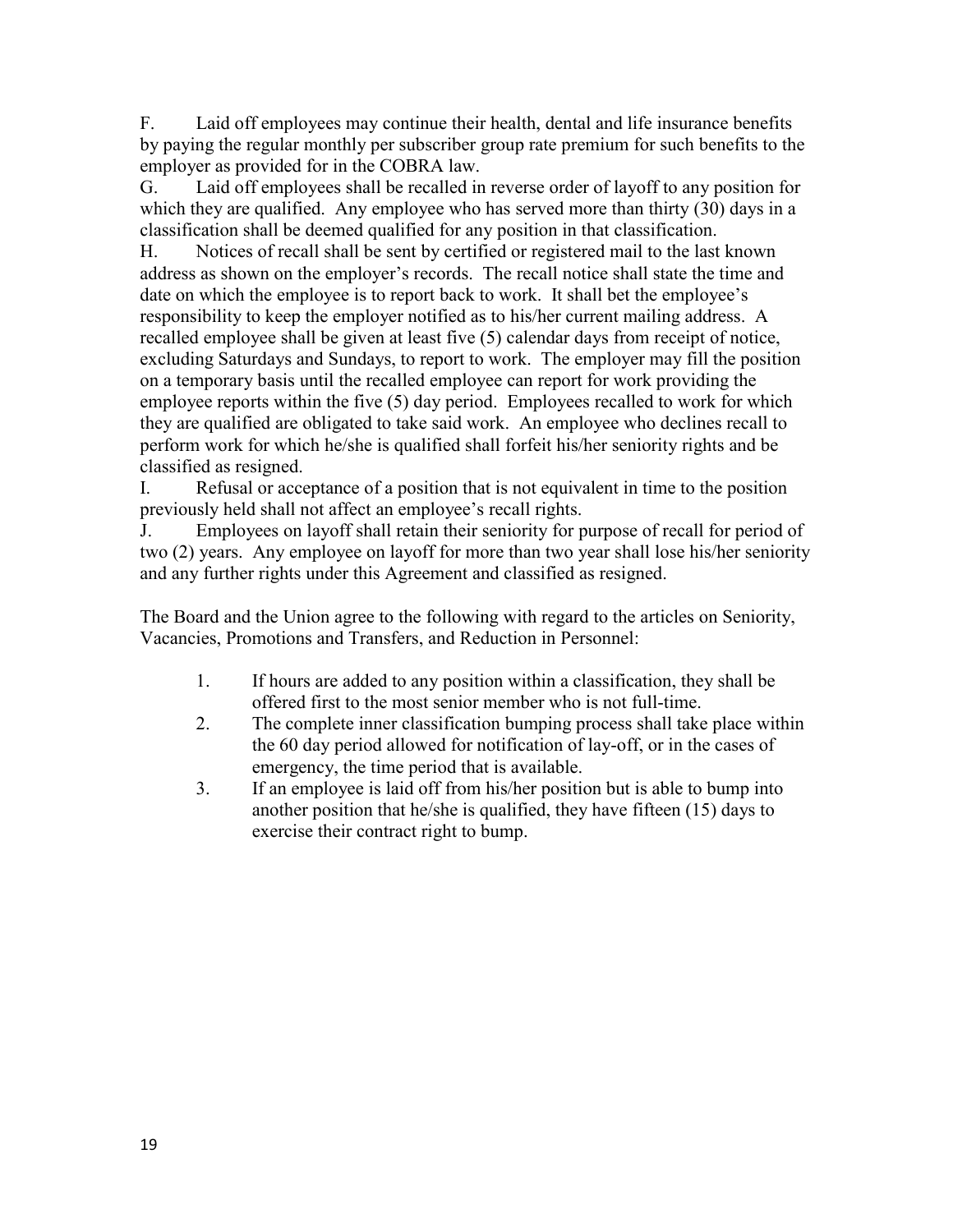## **VACANCIES, TRANSFERS AND PROMOTIONS**

A. A vacancy shall be defined as a newly created position or a present position that is not filled that the Board decides to fill.

B. All vacancies shall be posted in a conspicuous place in each building for a period of six (6) workdays. Said posting shall contain the following information:

- 1. Type of work
- 2. Location of work
- 3. Starting date
- 4. Rate of pay
- 5. Hours to be worked
- 6. Classification
- 7. Job description

Interested employees may apply in writing to the Superintendent, or designee, within the six (6) day posting period. The employer shall notify employees of vacancies occurring during the summer months (June, July, August) by sending notices of same to each employee by U.S. Mail by phone or by EMAIL. The employee will let the office know their preference.

C. Vacancies shall be filled with the most senior qualified applicant from within the affected classification. Should no employee from the affected classification apply, the vacancy shall then be filled with the most senior qualified applicant from other classifications.

D. Within ten (10) work days after the Board makes a decision to fill the position, the employer shall make known its decision as to which applicant has been selected to fill a posted position. Each applicant shall be so notified in writing with a copy provided to the Union.

E. In the event of promotion in the classification or transfer from one classification to another, the employee shall be given a thirty (30) work day trial in which to show his/her ability to perform on the new job. The employer shall be given the promoted or transferred employee reasonable assistance to enable him/her to perform up to employer standards on the new job. If the employee is unable to demonstrate ability to perform the work required during the trial period or at the option of the affected employee, the employee shall be returned to his/her previous assignment.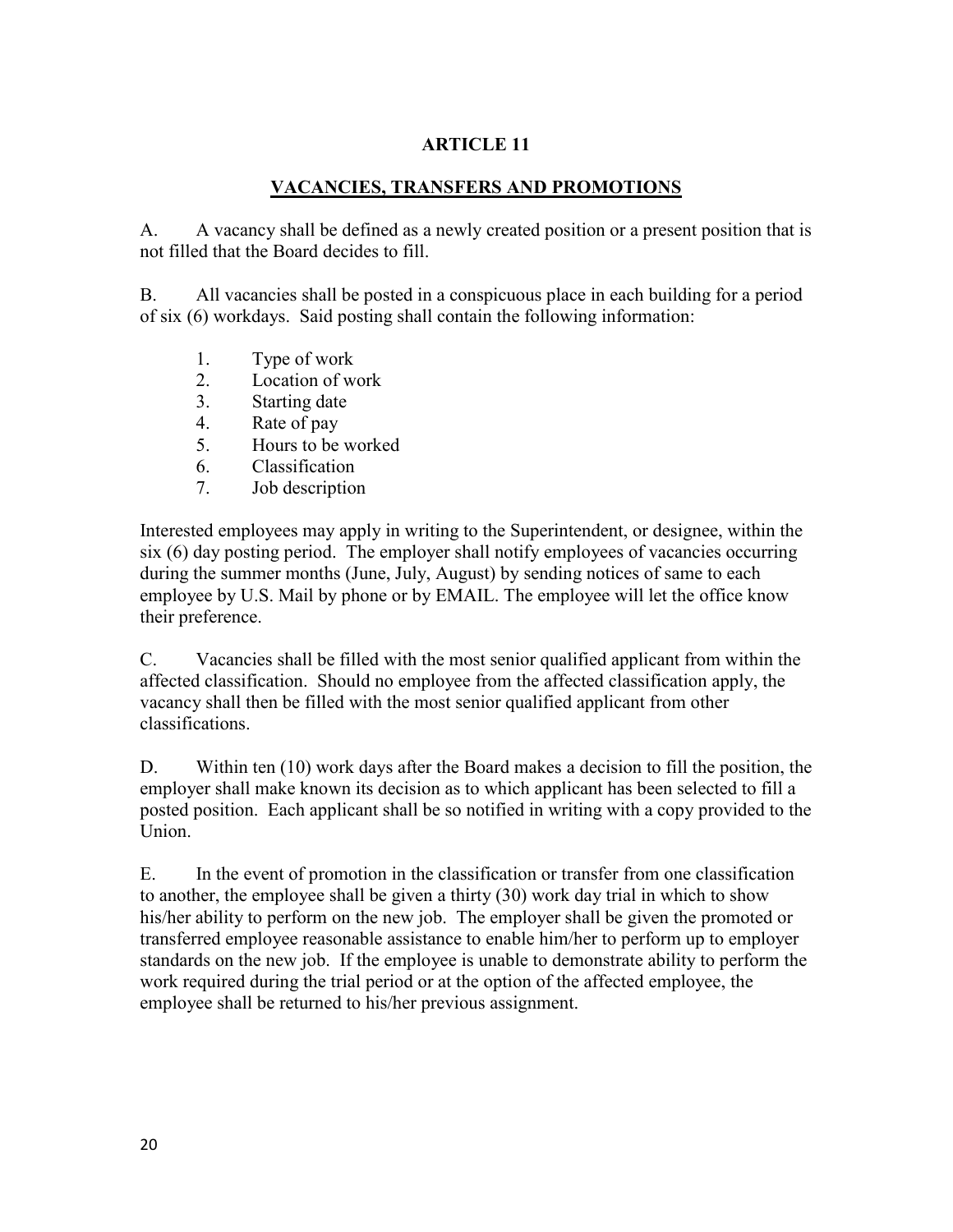F. Employees shall not be placed on a lower step on the wage scale due to transfers.

G. The parties agree that involuntary transfers of employees are to be minimized and avoided whenever possible. In all cases, involuntary transfers will be affected only for reasonable and just cause.

H. Any employee asked by a supervisor to temporarily assume the duties of another employee shall not be reduced in pay as the result of any temporary change in duties.

1. If an employee agrees to work hours in addition to their regular hours, they shall receive their regular rate of pay.

2. When an employee temporarily assumes another job instead of their own, they shall get the step 1 rate of pay for that classification, or their own rate of pay, whichever is higher.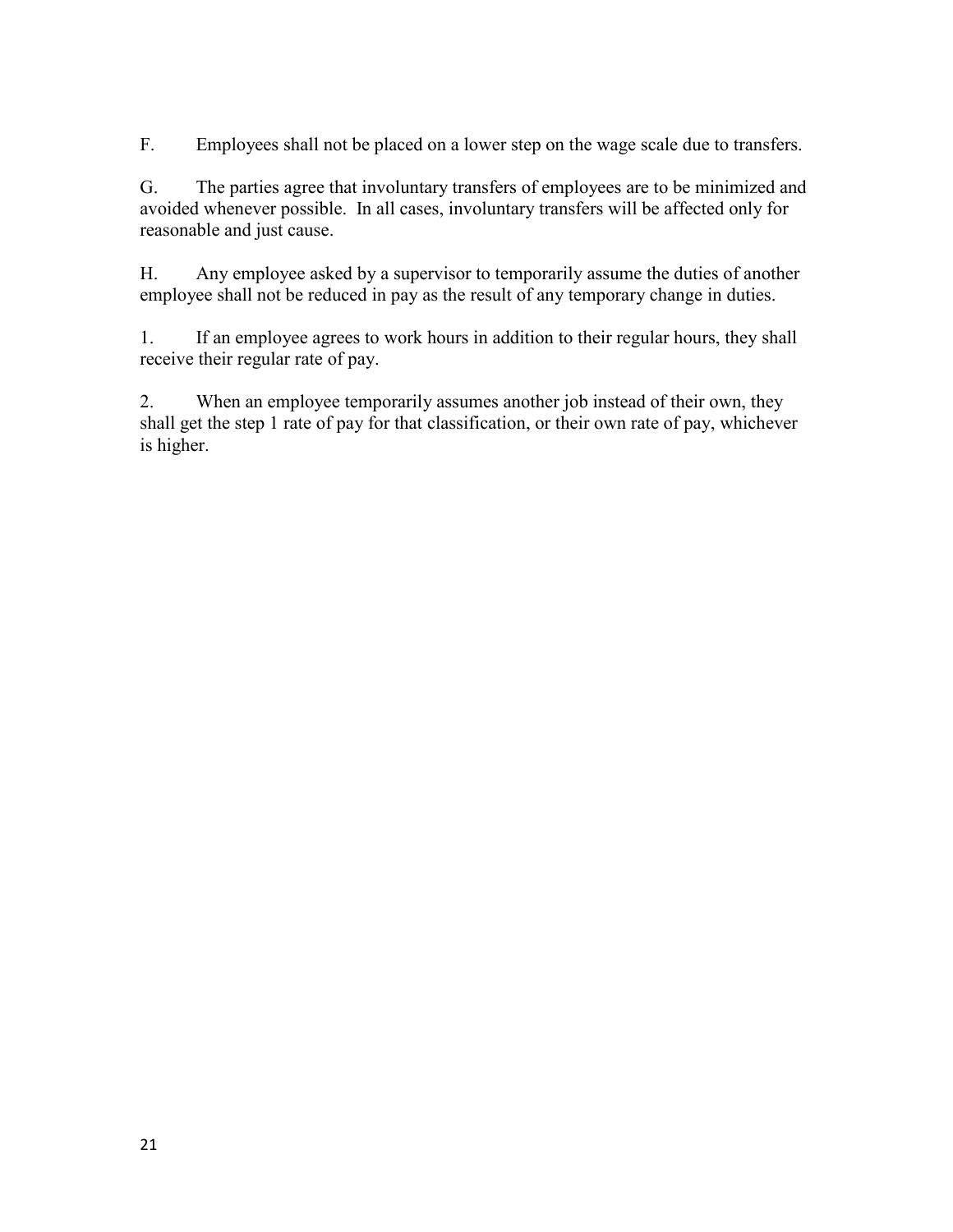## **LEAVES OF ABSENCE**

### A. GENERAL CONDITIONS

- 1. The employer shall furnish each employee with a written statement at the beginning of each school year setting forth the total leave credit.
- 2. An employee who is unable to work because of personal illness or disability and who has exhausted all sick leave available shall, upon application, be granted a leave of absence without pay for the duration of such illness or disability up to one year, and the leave may be renewed each year upon written request of the employee. The Board may request a statement from a physician confirming the illness.
- 3. The employer shall pay to such employee the difference between his/her compensation and benefits received under the Michigan Worker's Compensation Act for the duration of such absence. Sick leave shall be reduced on a pro-rata basis.

### B. ILLNESS AND DISABILITY

1. At the beginning of each work year, school year employees shall be credited with ten (10) days of sick leave, benefits for part-time employees will be pro-rated based on the number of hours worked in a day. As of 97- 98 school year, new hires will receive the following pro-rate sick day scheduled:

| Sick days: $30+$ hours a week | 10 sick days a year |
|-------------------------------|---------------------|
| 20-29 hours a week            | 7 sick days a year  |
| 10-19 hours a week            | 4 sick days a year  |
| Under 10 hours                | 3 sick days a year  |

Twelve (12) days shall be credited for full year employees. The unused portion of which shall accumulate from year to year to a maximum of one hundred twenty (120) days. The sick leave days may be taken by an employee for the following reasons and subject to the following conditions:

- a. Personal Illness or Disability The Employee may use all or any portion of his/her leave to recover from his/her own illness or disability, which shall include, in part, all disabilities caused or contributed to by pregnancy, miscarriage, abortion, childbirth and recovery.
- b. Medical or Nursing Care The Employee may take three (3) days to make arrangements for medical or nursing care for a member of his/her immediate family. Immediate family shall be defined as husband, wife, mother, father, brother, sister, children, father-in-law, mother-in-law, grandparents and grandchildren.
- c. Illness in the immediate family The Employee may take a maximum of five (5) days per illness. "Immediate family" is defined in B1-b above.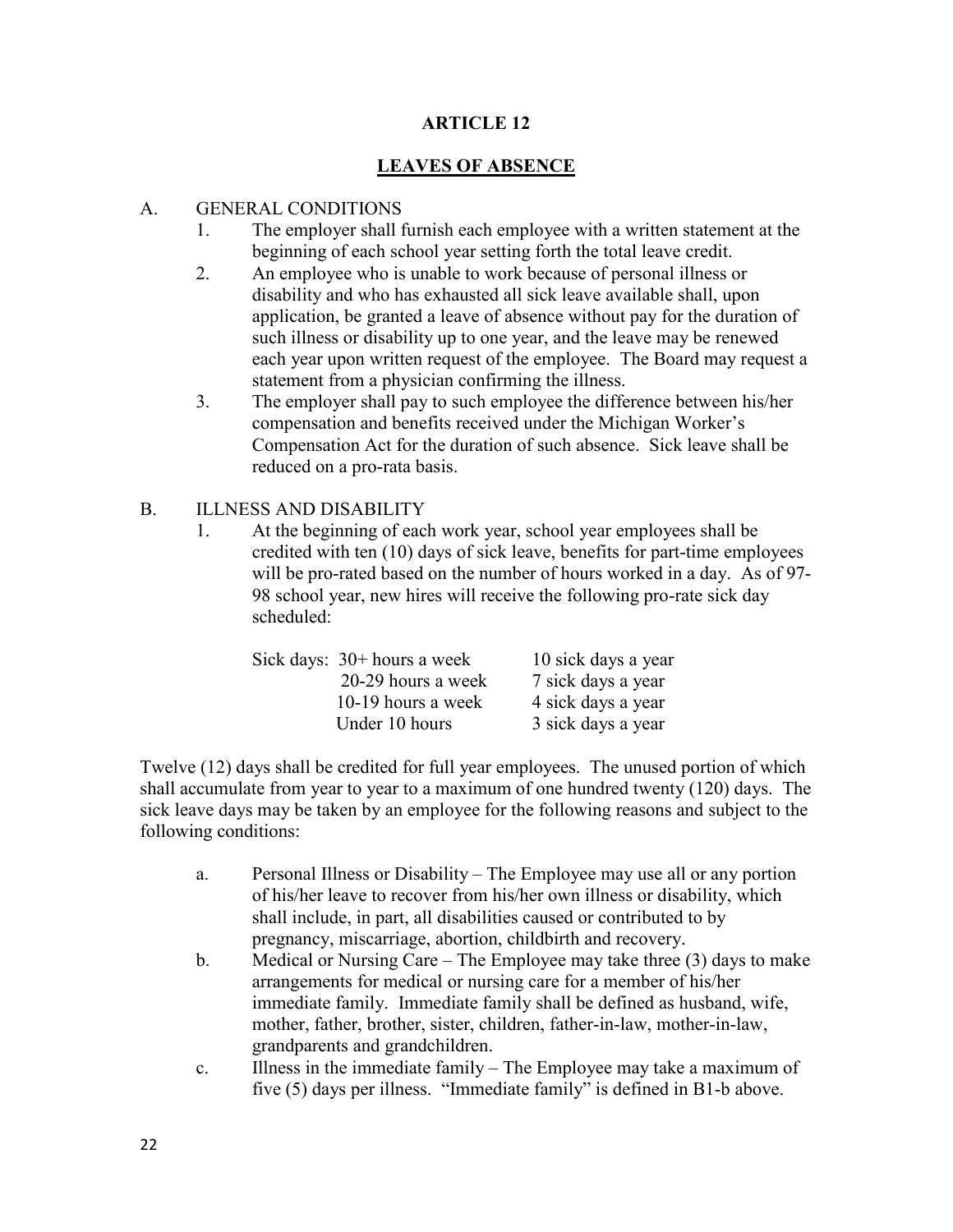## C. FUNERAL/BEREAVEMENT LEAVE

- 1. Death in the Immediate Family The employee may take a maximum of three (3) days per death. Two (2) additional days shall be granted when travel in excess of two hundred (200) miles one way is necessary. Additional days may be granted as needed at the Superintendent's discretion, but would be charged to personal leave or sick leave. Immediate family shall be defined as "loved ones".
- 2. Unused funeral/bereavement leave shall not be cumulative.

## D. PERSONAL LEAVE

At the beginning of the school year, each employee shall be credited with three (3) days to be used for the employee's personal use. The employee need not tell how the leave time is to be used. A fourth day may be granted when reason is given.

An employee planning to use a personal day or days shall notify his/her supervisor at least forty-eight (48) hours in advance, except in case of emergency. Personal days shall be available for the practice of individual religious preferences. At the end of each school year, any unused personal days shall be accumulated to the employee's sick leave. Personal Leave may be taken in hourly increments.

A maximum of three (3) employees or one (1) per classification shall be eligible for personal leave on any one day during the months of May and June.

E. Any employee called for jury duty or who is subpoenaed to testify during work hours in any judicial or administrative matter shall be paid the difference between his/her pay for jury duty and his/her regular pay.

# F. RESERVE/NATIONAL GUARD DUTY

Any employee who is a member of a branch of the Armed Forces Reserve or the National Guard shall be paid the difference between his/her Reserve pay and the regular pay he/she would receive from the employer during any period when the affected employee is on active duty for the Reserve or National Guard. Except in cases of national or state emergency, a maximum of two weeks per year shall be allowed.

# G. ASSOCIATION CONFERENCE LEAVE

Attendance at conferences up to three (3) days shall be granted. No employee will be allowed to attend more than one (1) conference on school time per year. Conference days will not be charged to personal leave. Additional days may be granted with administrative approval.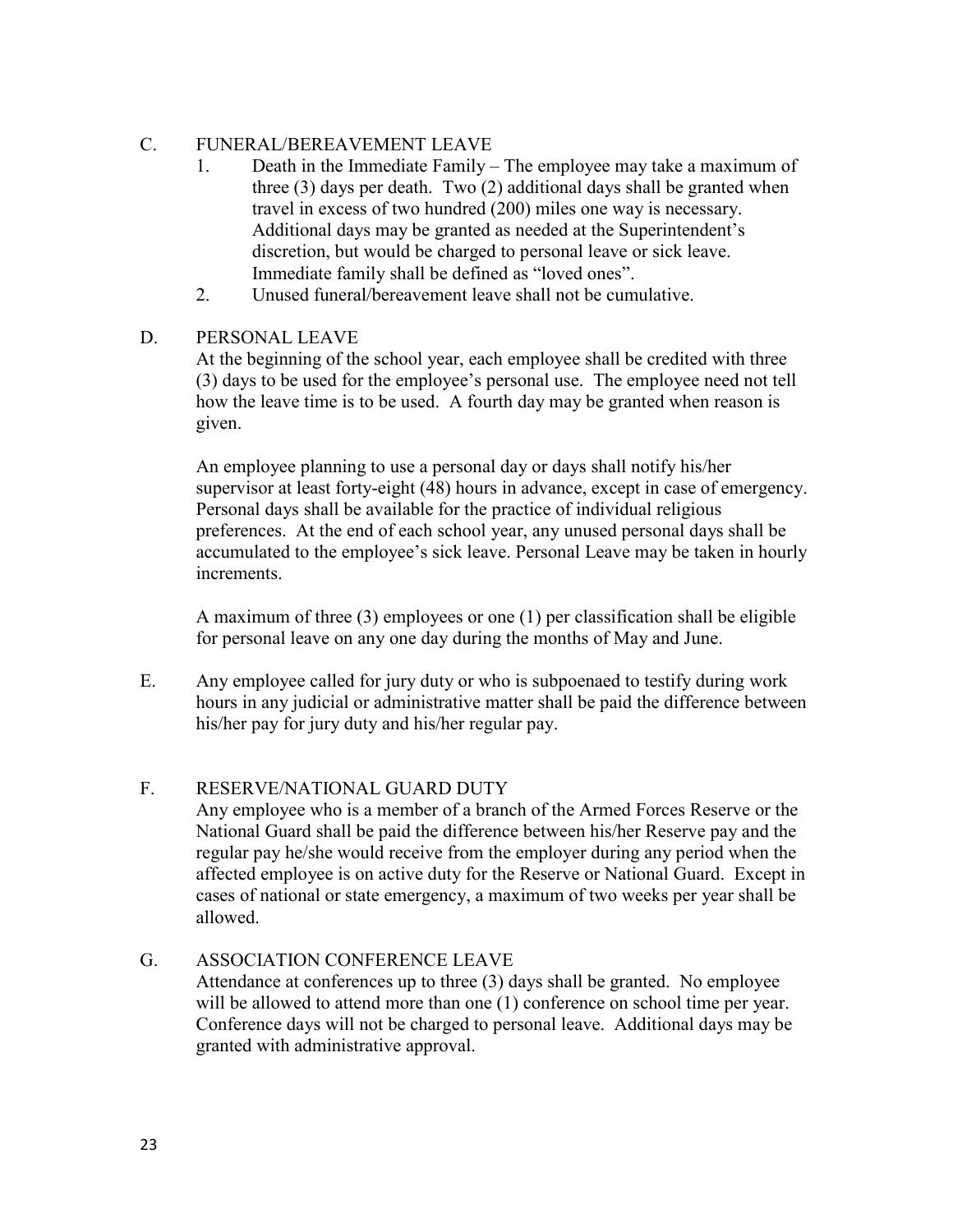H. Upon returning from leave, an employee shall be reassigned to the same position, if available, or a substantially equivalent position. The employer agrees to provide the option for the employee to continue insurance benefits provided by this Agreement, such benefits to be paid for by the employee, for the duration of said leave.

### I. SEVERANCE PAY

The maximum number of sick leave days, which a member can accumulate, will be one hundred **thirty** (130) days. At the end of each school year, members who have accumulated more than one hundred **thirty** (130) days of sick leave shall be paid a stipend of \$20.00/day times the number of days they have accumulated beyond one hundred **thirty** (130) days (i.e. 6 days times \$20.00/day = **\$120.00**).

After ten (10) years of consecutive service (pro-rated for part-time employees) to the district, when an employee leaves the district in good standing, they shall be paid \$40/day, up to a maximum of one hundred **thirty** (130) days.

| Severance - | $30+$ hours a week = 1 year                |
|-------------|--------------------------------------------|
|             | 20-29 hours a week = $2/3$ of a year       |
|             | 10-19 hours a week = $1/3$ of a year       |
|             | 0-9 hours a week = $\frac{1}{4}$ of a year |
|             | Has to add up to 1 year                    |

### J. UNPAID LEAVES OF ABSENCE

**For any unpaid non-medical days during the school year, the employee must reimburse the district the daily insurance cap amount for the insurance plan that the employee is enrolled in. If the employee is receiving cash-in-lieu of insurance, the employee will have that daily amount deducted from their pay.** 

Leaves of absence without pay for reasonable periods not to exceed one (1) year, upon written request to the Stanton Township School Board, may be granted for the following reasons:

- 1. Serving in any elected or appointed position (public or private).
- 2. Illness leave
- 3. Prolonged illness in the family
- 4. Educational leave
- 5. Military leave
- 6. Work experience leave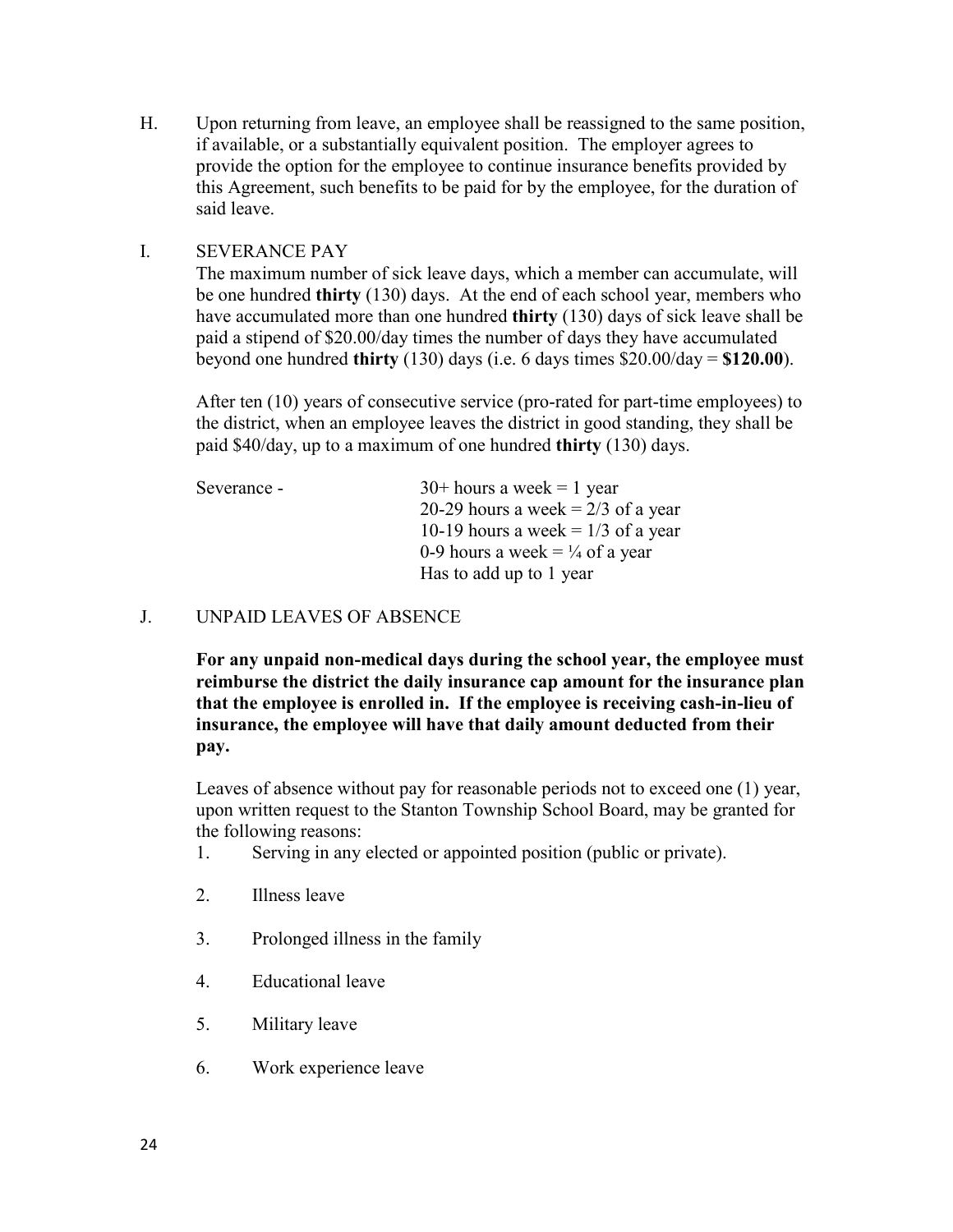7. Other

Requests for extension must be submitted in writing thirty (30) days prior to the expiration of the leave.

## K. CHILD REARING LEAVE

Upon written request, a child rearing leave shall be granted for up to one (1) year subject to renewal.

Employees who lose hours due to an Act of God or an Employer directive that are not required of the District by law to be made up may choose to use paid sick leave to compensate for those lost hours to a maximum of 8-days paid sick leave days.

### **L. Sick/Personal Leave Bonus**

- **1. If a staff member uses 2 or less personal days and/or sick leave days, they will receive a \$400 bonus.**
- **2. If a staff member uses 3 or 4 personal and/or sick leave days, they will receive a \$300 bonus.**
- **3. If a staff member uses 5 or 6 personal and/or sick leave days, they will receive a \$200 bonus.**
- **4. The bonus leave will be based on the fiscal year July 1 through June 30.**
- **M. Inclement Weather/School Closure Days**

**All employees will be paid for up to five (5) full working days for his/her position due to inclement weather or other school closures not regularly attended.**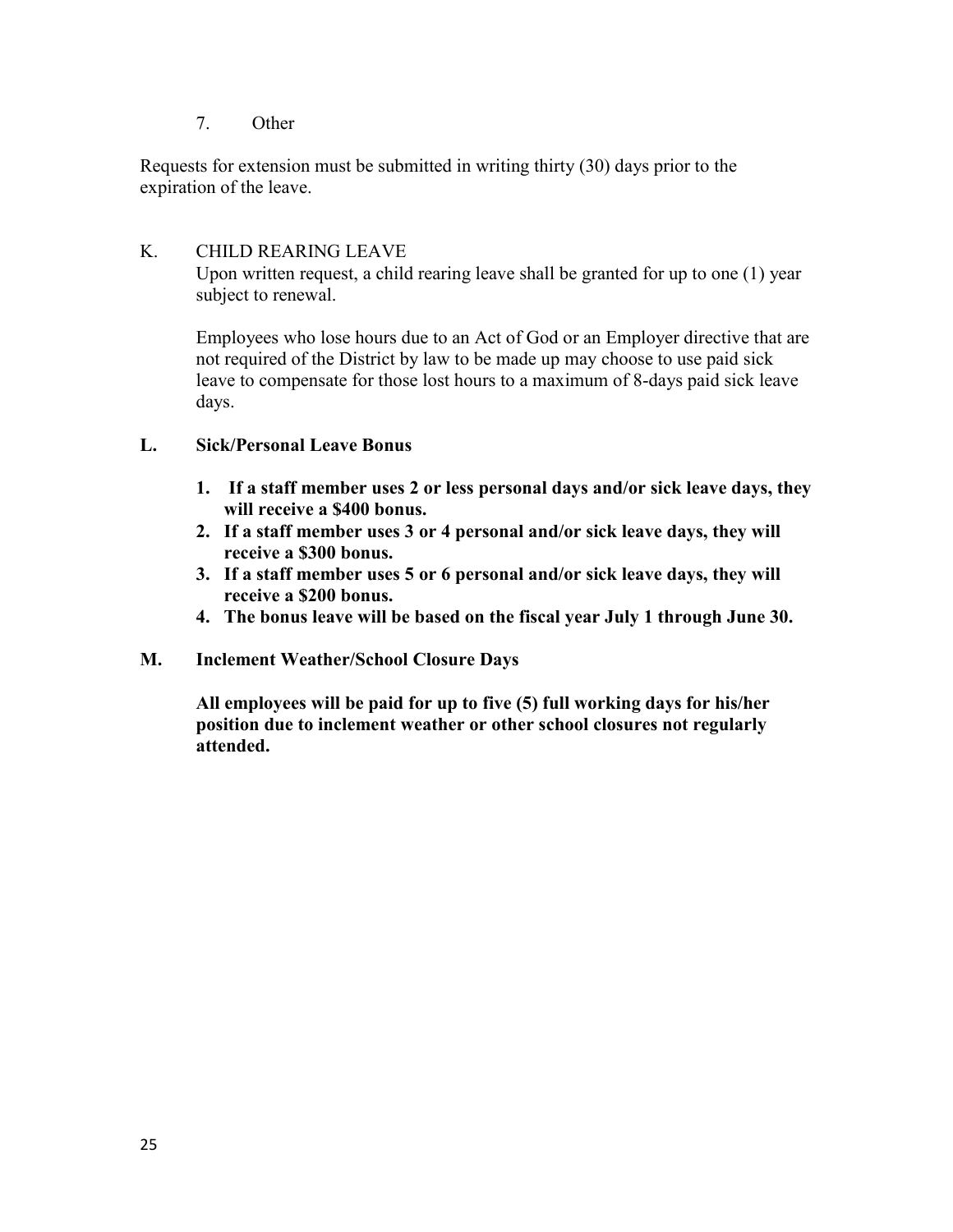### **JOB DESCRIPTION AND CLASSIFICATION**

- A. For each classification, job descriptions will be developed after ratification of the Agreement. Said descriptions shall be developed jointly by the employer and the Association/Union. The descriptions shall be distributed to all current bargaining unit members and to all new bargaining unit members when hired by the District. The descriptions will include at a minimum:
	- 1. Job title and description
	- 2. Minimum requirements
	- 3. A specific statement of required tasks and responsibilities
- B. Any evaluations of bargaining unit members' work performance shall be based upon said job descriptions.
- C. The basic compensation of each bargaining unit member shall be as set forth in Article 17. There shall be no deviation from said compensation rates during the life of this Agreement.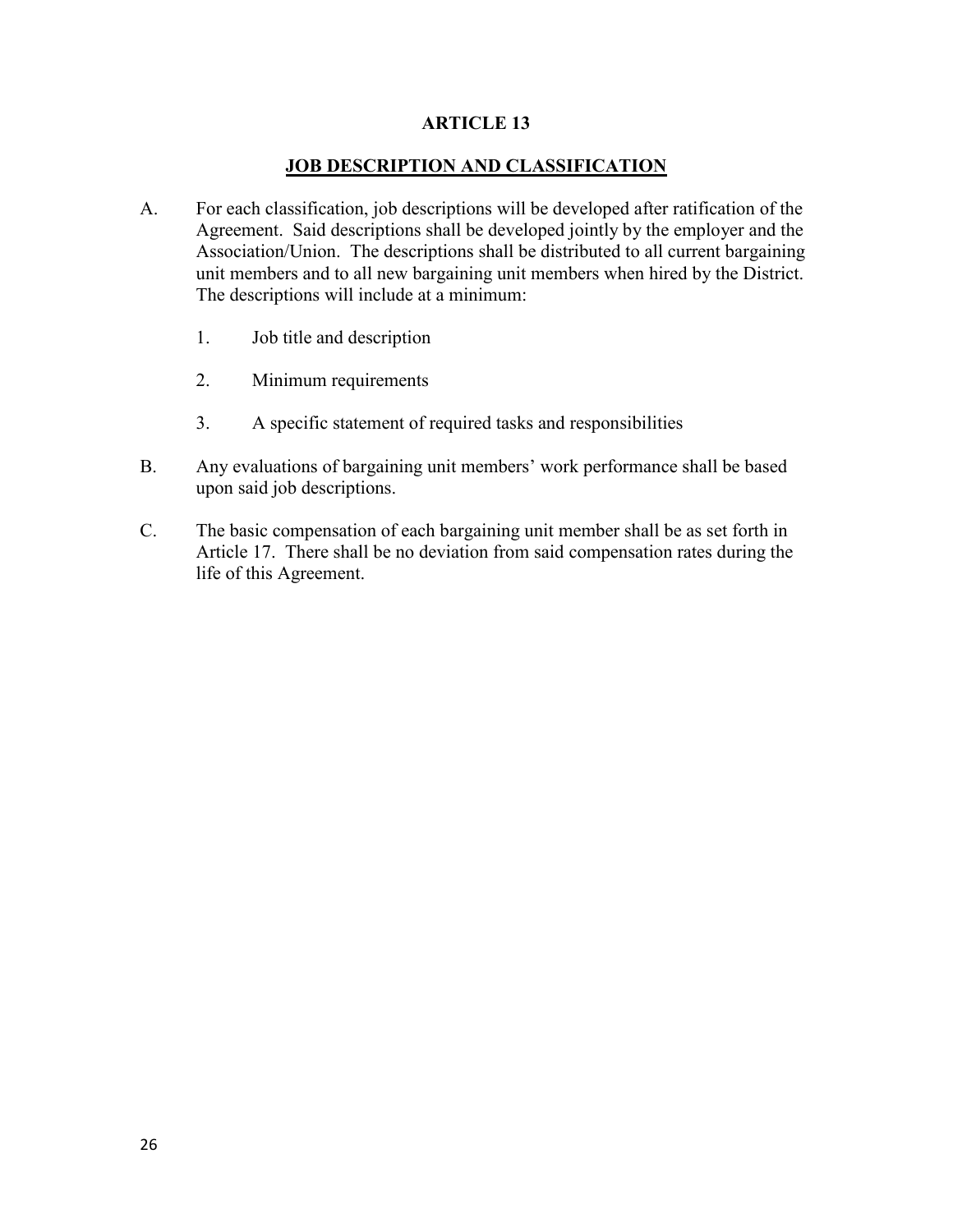## **BARGAINING UNIT MEMBER EVALUATIONS**

- A. All monitoring or observation of the work of each bargaining unit member shall be conducted in person and with the full knowledge of the bargaining unit member.
- B. Bargaining unit member evaluation shall be by formal observation of bargaining unit member work. Observations shall be for periods of time that accurately sample the bargaining unit member's work. Each bargaining unit member, upon his/her employment or at the beginning of the school year, whichever is later, shall be apprised of the specific criteria upon which he/she will be evaluated. Evaluations shall be by personal observation conducted by the bargaining unit member's immediate supervisor.
- C. All evaluations shall be reduced to writing and a copy given to the bargaining unit member within ten (10) days of the evaluation. If the bargaining unit member disagrees with the evaluation, he/she may submit a written response, which shall be attached to the file copy of the evaluation in question. If a supervisor believes a bargaining unit member is doing unacceptable work, the reasons therefore shall be set forth in specific terms, as shall an identification of how the member is to improve, and of the assistance to be given by observation reports, failure to again note a specific deficiency shall be interpreted to mean that adequate improvement has taken place.
- D. Following each formal evaluation, which shall include a conference with the evaluator, the bargaining unit member shall sign and be given a copy of the evaluation report prepared by the evaluator. In no case shall the bargaining unit member's signature be construed to mean that he/she necessarily agrees with the contents of the evaluation. All written evaluations are to be placed in the bargaining unit member's personnel file.
- E. Near the completion of the probationary period, an evaluation of the bargaining unit member's work shall be completed, following the procedure of this provision.
- F. In the event a bargaining unit member is not continued in employment, the employer will advise the bargaining unit member of the specific reasons therefore, in writing, with a copy to the Union.
- G. Each bargaining unit member's evaluation shall include at the conclusion of the report a general statement concerning the total work performance of the bargaining unit member being evaluated.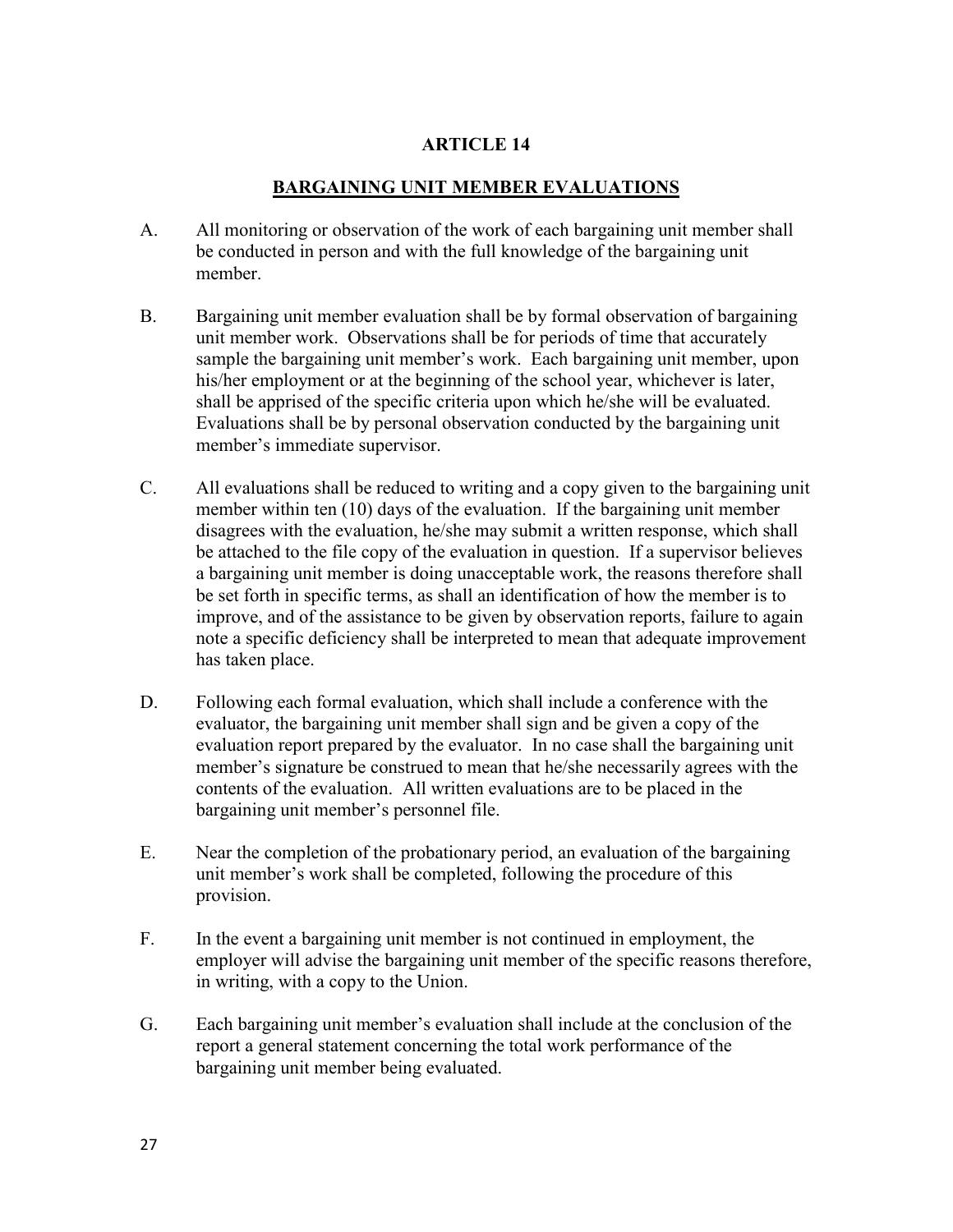### **HOLIDAYS**

A. All bargaining unit members shall have the following days off with pay. Pay shall be for the regularly scheduled hours of each employee. Should the holiday fall on a Saturday or Sunday, either Friday or Monday shall replace that day.

Labor Day (If it falls during the scheduled school year) Thanksgiving Day Christmas Day New Year's Day Good Friday Memorial Day

B. Full year employees shall have the days provided above plus the following days off with pay:

Labor Day July 4 Thanksgiving Friday Christmas Eve Day New Years Eve Day Easter (floating holiday)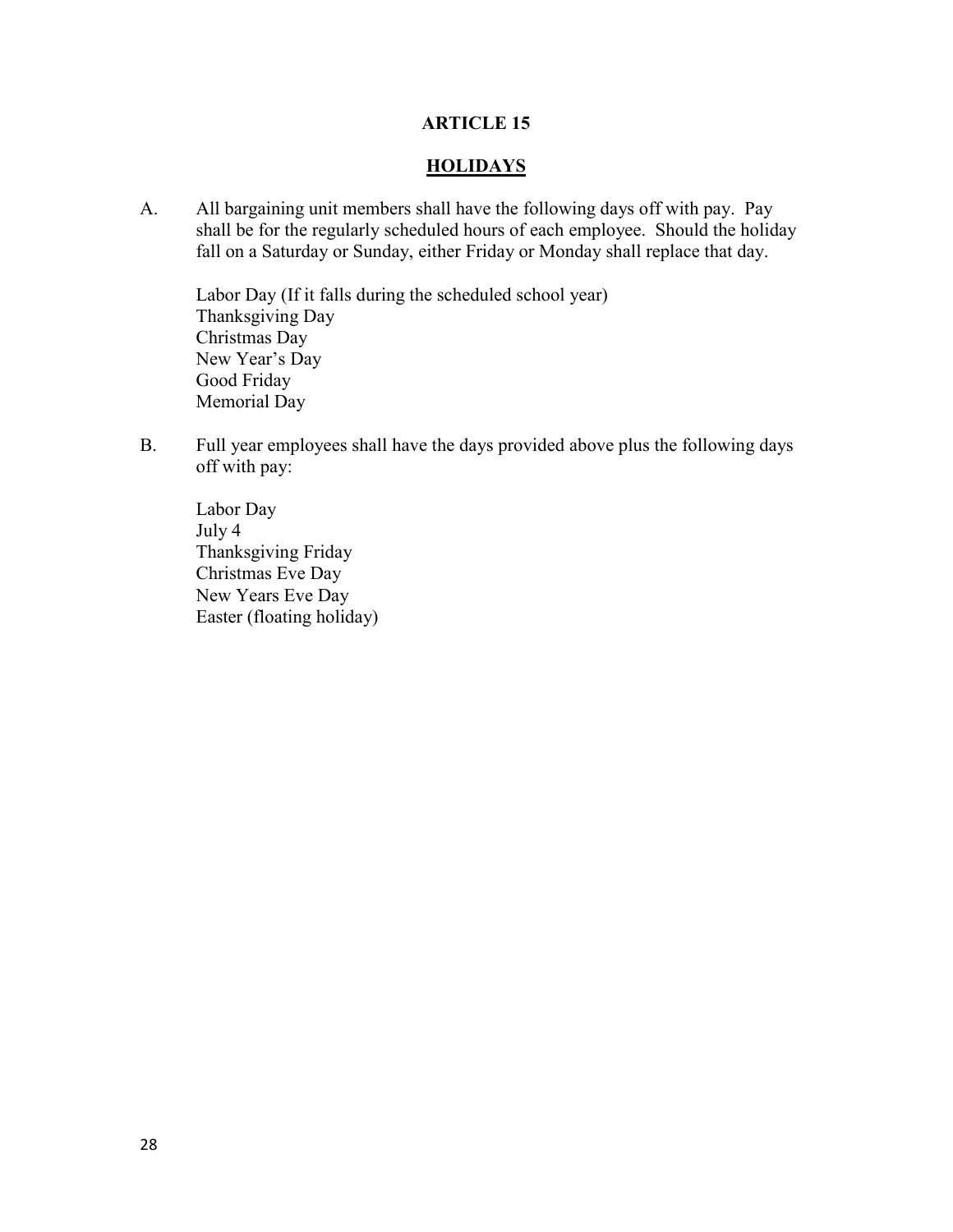### **VACATIONS**

- A. Full-time, full year employees shall receive paid vacation time. Said vacation time shall be used when school is not in session or upon Administrative approval.
- B. Each full-time, full year employee shall receive **four (4)** paid vacation time based on their normal work week paid on straight time only, with a 40 hour per week maximum.
- C. After **five (5) years** of service said employee shall receive **one (1) additional day of paid vacation per year of consecutive fulltime employment, up to a maximum of twenty-seven (27) days of paid vacation.** Paid vacation time based on their normal work week paid on straight time only, with a 40 hour per week maximum.
- D. Vacation days (up to 10) not used will be paid for at the employee's daily rate of pay with an 8 hour per day maximum.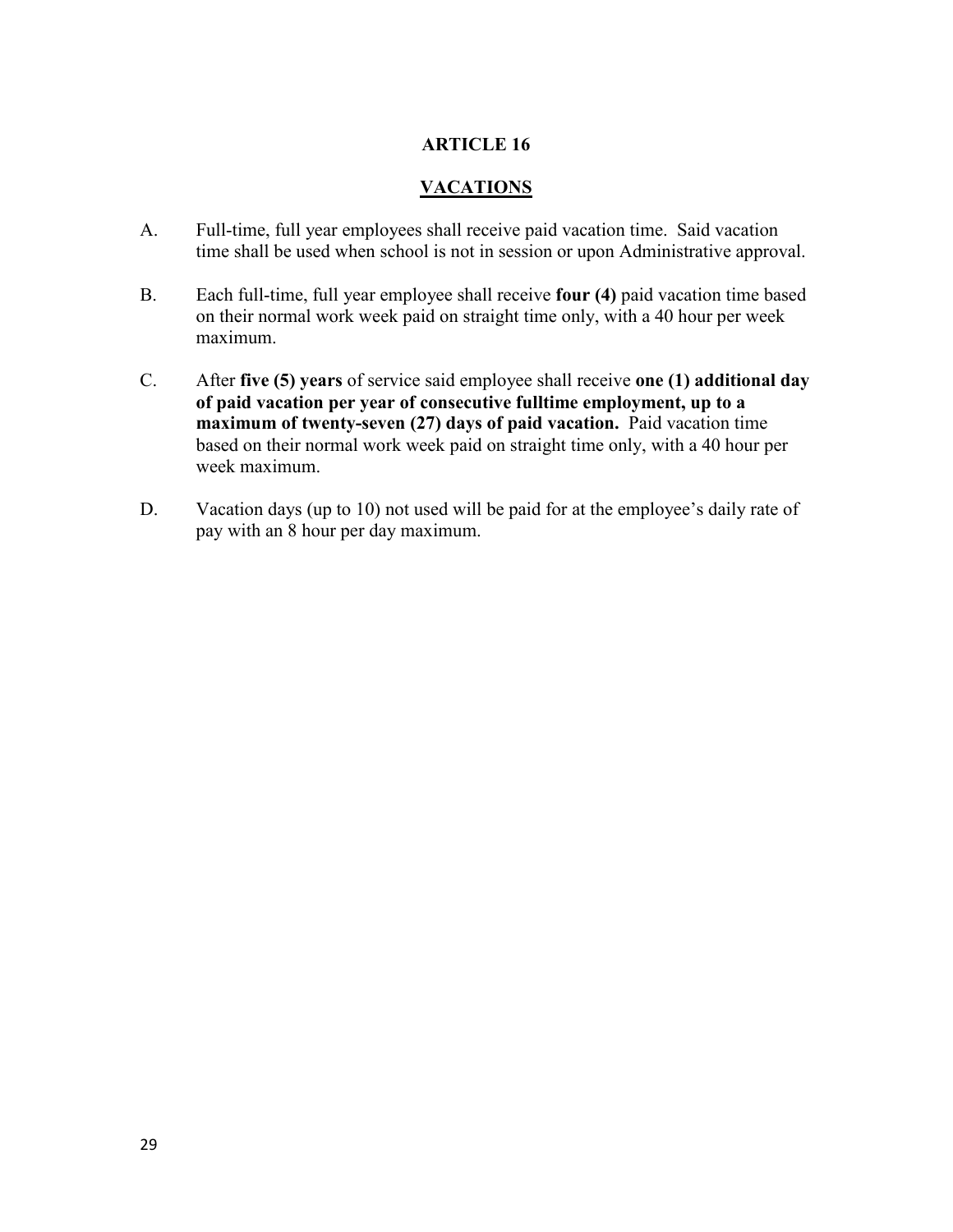# **WAGES**

A. Following are wages and steps for each classification.

|                         | Head Maintenance/Bus Driver/  |             |             |                |                  |             |             |
|-------------------------|-------------------------------|-------------|-------------|----------------|------------------|-------------|-------------|
|                         |                               | Custodian   |             |                | Custodian        |             |             |
|                         | 2021-22                       | 2022-23     | 2023-24     |                | 2021-22          | 2022-23     | 2023-24     |
| $\mathbf{1}$            | \$<br>17.20                   | \$<br>17.70 | \$<br>18.20 | $\mathbf{1}$   | \$<br>14.00      | \$<br>14.50 | \$<br>15.00 |
| $\overline{\mathbf{c}}$ | \$<br>17.40                   | \$<br>17.90 | \$<br>18.40 | $\overline{2}$ | \$<br>14.30      | \$<br>14.80 | \$<br>15.30 |
| 3                       | \$<br>18.00                   | \$<br>18.50 | \$<br>19.00 | 3              | \$<br>14.60      | \$<br>15.10 | \$<br>15.60 |
| 4                       | \$<br>18.40                   | \$<br>18.90 | \$<br>19.40 | 4              | \$<br>14.90      | \$<br>15.40 | \$<br>15.90 |
| 5                       | \$<br>18.80                   | \$<br>19.30 | \$<br>19.80 | 5              | \$<br>15.20      | \$<br>15.70 | \$<br>16.20 |
| 6                       | \$<br>19.20                   | \$<br>19.70 | \$<br>20.20 | 6              | \$<br>15.50      | \$<br>16.00 | \$<br>16.50 |
| $\overline{\mathbf{z}}$ | \$<br>19.60                   | \$<br>20.10 | \$<br>20.60 | $\overline{7}$ | \$<br>15.80      | \$<br>16.30 | \$<br>16.80 |
|                         | <b>Non-instruction Aides-</b> |             | Asst.       |                |                  |             |             |
|                         |                               | Cook        |             |                | <b>Head Cook</b> |             |             |
|                         | 2021-22                       | 2022-23     | 2023-24     |                | 2021-22          | 2022-23     | 2023-24     |
| 1                       | \$<br>12.30                   | \$<br>12.80 | \$<br>13.30 | 1              | \$<br>13.55      | \$<br>14.05 | \$<br>14.55 |
| 2                       | \$<br>12.60                   | \$<br>13.10 | \$<br>13.60 | $\overline{2}$ | \$<br>13.85      | \$<br>14.35 | \$<br>14.85 |
| 3                       | \$<br>12.90                   | \$<br>13.40 | \$<br>13.90 | 3              | \$<br>14.15      | \$<br>14.65 | \$<br>15.15 |
| 4                       | \$<br>13.20                   | \$<br>13.70 | \$<br>14.20 | 4              | \$<br>14.45      | \$<br>14.95 | \$<br>15.45 |
| 5                       | \$<br>13.50                   | \$<br>14.00 | \$<br>14.50 | 5              | \$<br>14.75      | \$<br>15.25 | \$<br>15.75 |
| 6                       | \$<br>13.80                   | \$<br>14.30 | \$<br>14.80 | 6              | \$<br>15.05      | \$<br>15.55 | \$<br>16.05 |
| 7                       | \$<br>14.10                   | \$<br>14.60 | \$<br>15.10 | 7              | \$<br>15.35      | \$<br>15.85 | \$<br>16.35 |
|                         | <b>Bus Driver</b>             |             |             |                | Paraprofessional |             |             |
|                         | 2021-22                       | 2022-23     | 2023-24     |                | 2021-22          | 2022-23     | 2023-24     |
| 1                       | \$<br>14.90                   | \$<br>15.40 | \$<br>15.90 | 1              | \$<br>13.15      | \$<br>13.65 | \$<br>14.15 |
| 2                       | \$<br>15.20                   | \$<br>15.70 | \$<br>16.20 | 2              | \$<br>13.45      | \$<br>13.95 | \$<br>14.45 |
| 3                       | \$<br>15.50                   | \$<br>16.00 | \$<br>16.50 | 3              | \$<br>13.75      | \$<br>14.25 | \$<br>14.75 |
| 4                       | \$<br>15.80                   | \$<br>16.30 | \$<br>16.80 | 4              | \$<br>14.05      | \$<br>14.55 | \$<br>15.05 |
| 5                       | \$<br>16.10                   | \$<br>16.60 | \$<br>17.10 | 5              | \$<br>14.35      | \$<br>14.85 | \$<br>15.35 |
| 6                       | \$<br>16.40                   | \$<br>16.90 | \$<br>17.40 | 6              | \$<br>14.65      | \$<br>15.15 | \$<br>15.65 |
| $\overline{7}$          | \$<br>16.70                   | \$<br>17.20 | \$<br>17.70 | 7              | \$<br>14.95      | \$<br>15.45 | \$<br>15.95 |

- B. Employees in more than 1 classification shall be paid at their experience step appropriate to each classification.
- C The employer may grant up to step three on the wage scale when an employee first begins a job in a new classification.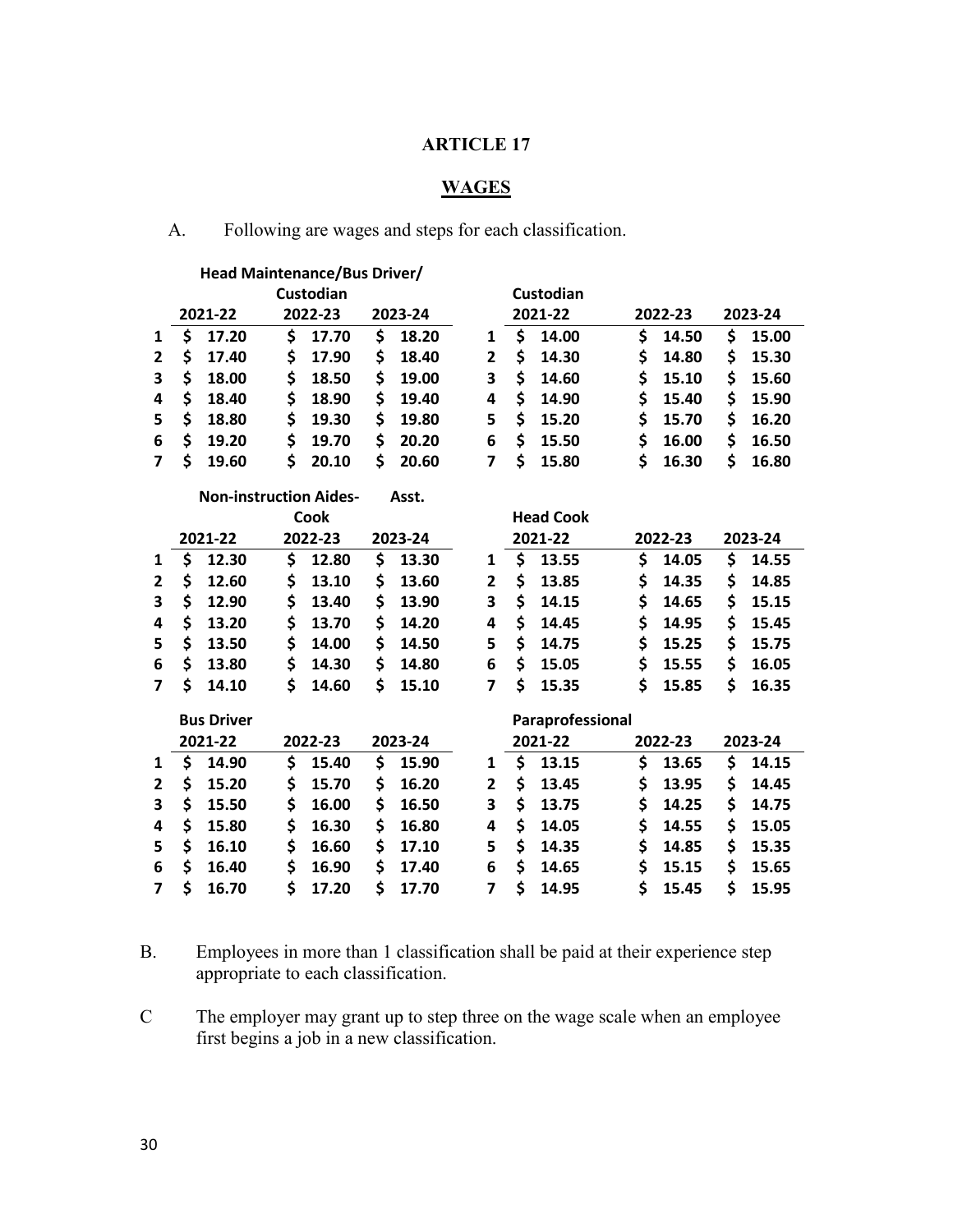- E. Any additional personnel hired for extra cleaning of buildings (summer cleanup, Easter cleanup, and Christmas cleanup) shall be paid at step 1 of the custodian classification or their regular custodian rate.
- F. Longevity: Each employee with at least ten (10) years of service to the Stanton Township Public School District shall receive at the anniversary date a lump sum payment of the applicable dollars shown below per year of service:

| $10-15$ years | \$35.00 |
|---------------|---------|
| $16-20$ years | \$40.00 |
| $21-25$ years | \$50.00 |
| $26+$ years   | \$55.00 |

G. Bus drivers hired shall be reimbursed for State of Michigan bus driver's license fees after they have satisfactorily completed their probationary period. All other bus drivers shall be reimbursed for any State of Michigan fees they pay to renew their bus driver's license during the term of this Agreement.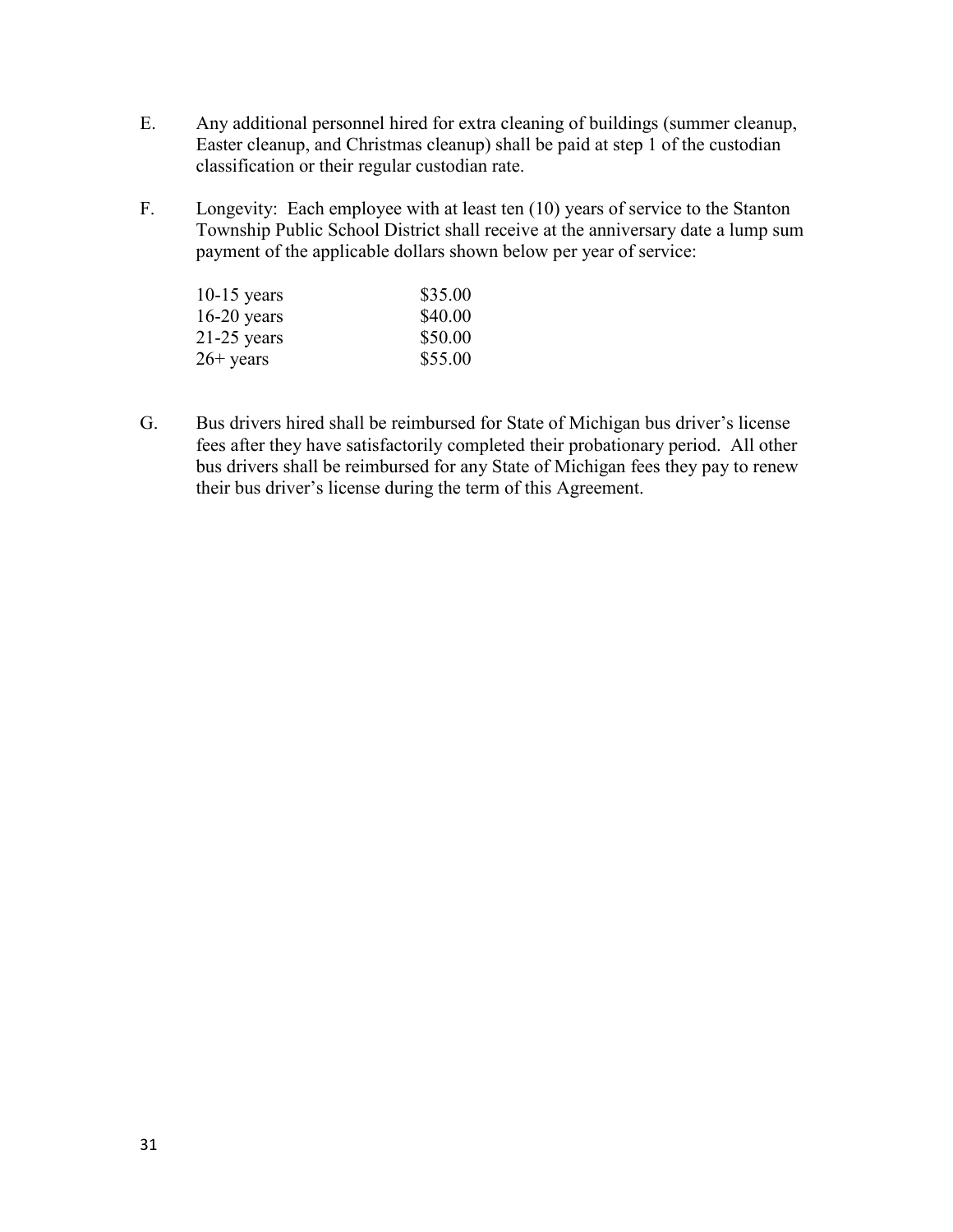### **INSURANCES-MESSA Packages 1-4**

A. The Board shall provide the following MESSA insurance benefits to each employee that works 35 hours a week or more. School year employees that work 35 hours or more are eligible for **MESSA UPAPA Packages or Ancillary Plans**.

1. Employees who work less than 20 hours per week shall not be eligible for an insurance benefit.

2. All employees on the 2005-2006 seniority list shall be grand- fathered.

The Board will limit its expenditures for employee "Medical Benefit Plans" to be in compliance with Public Act 152 of 2011, the (Publicly Funded Health Insurance Act)

The "Medical Benefit Plan" that is negotiated must be from plans that qualify under Public Act 152 of 2011; Section 2, Subsection (e).

The Board agrees to provide premium payments in accordance with Public Act 152 of 2011; Section 3, as described below for an employee "Medical Benefit Plan" for a contract year of twelve (12) months (July 1, 20**21** through June 30, 20**22**) provided the individual is employed full-time, employees less than full-time will be prorated accordingly. For employees who work less than the applicable positions work year due to being hired after the contacted year or who resign, retire or are terminated before the end of the contract year or whose census category changes during the contract year will receive prorated Board premium payments accordingly. The Districts premium contributions will be made on a monthly basis for active employees.

The Board provided premium contributions for any employee's applicable "Medical Benefit" Plan", (Single, Two-Person or Family), shall pay no more of the annual costs, charged for the applicable plans or illustrative rates for those applicable plans, including any payments for reimbursements of co-pays, deductibles, or payments into health savings accounts, flexible spending accounts, or similar accounts used for health care costs, than a total amount equal to **\$7043.89** times the number of employees with single person coverage, **\$14,730.86** times the number of employees with individual-and-spouse coverage or individual-plus-1nonspousedependent coverage, plus **\$19,210.66** times the number of employees with family coverage, for the contract year period from 7/1/20**21** to 6/30**/22.**

**The specific MESSA Medical Plans available to eligible employees are determined by the Coalition Team of the Upper Peninsula Area Purchasing Agreement (UPAPA) Plans will be decided by the Coalition Team each September (after the initial year) for implementation on the following January 1. Should the district no longer participate in the UPAPA, or if the UPAPA no longer exists, the existing MESSA plans will be in place until other plans are negotiated. Dental, vision, life, and long term disability benefits are still subject to this collective bargaining agreement.**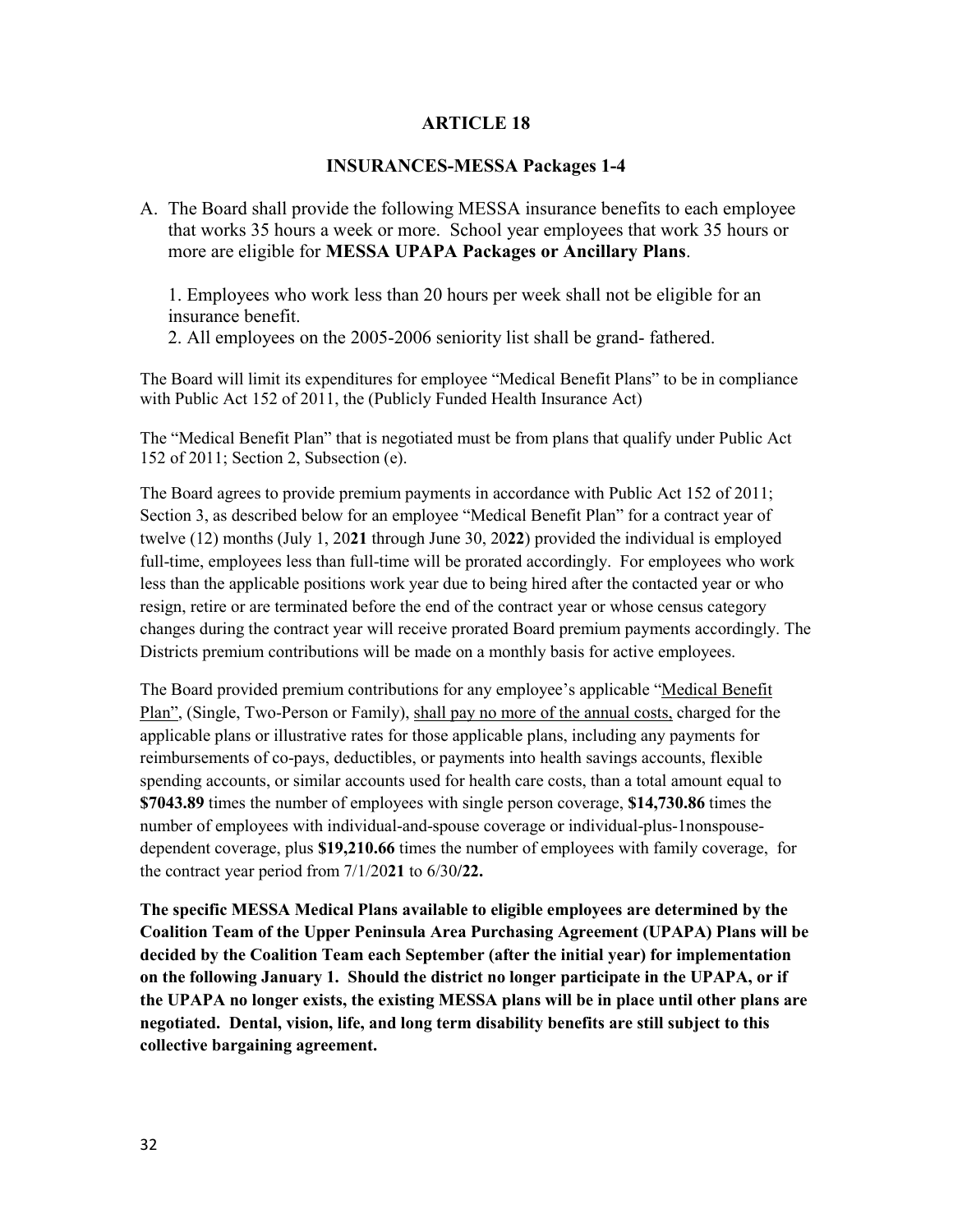#### "Medical Benefit Plan"- **MESSA Package 1-4** Contract Year July 1, 20**21**-June 30, 20**22**:

**For the 2021 medical benefit plan coverage year, employees shall have the following MESSA medical plans available in MESSA Packages.**

- **1. MESSA Package 1-MESSA Choices \$500/\$1000, 0% Coinsurance, \$20 OV Copay, \$25/\$50 UC/ER Copay, Saver RX**
- **2. MESSA Package 2-MESSA Choices \$1000/\$2000, 0% Coinsurance, \$20 OV Copay, \$25/\$50 UC/ER Copay, Saver RX**
- **3. MESSA Package 3-MESSA ABC Plan1, \$1400/\$2800, 0% Coinsurance, \$0 OV Copay, \$0 UC/ER Copay, ABC Rx, HEQ**
- **4. MESSA Package 4-MESSA ABC Plan1, \$2000/\$4000, 20% Coinsurance, \$0 OV Copay, \$0 UC/ER Copay, ABC Rx, HEQ**

Board Paid Maximum Annual Premium Payment paid in monthly installment for Full Time Active Employees for Contract Year July 1, 20**21** through June 30, 20**22**:

| Family Plan:            | $$1,600.89 - Monthly.$ |  |  |
|-------------------------|------------------------|--|--|
| Two Person Plan:        | $$1,227.56 - Monthly.$ |  |  |
| Single Subscriber Plan: | \$586.99-Monthly.      |  |  |

Any portion of the actual applicable plans annual (Contract Year) premium cost not covered by the Board paid "Medical Benefit Plan" contract year maximum premiums **MESSA Package 1-4 or Ancillary plans** shall be paid by the employee via payroll deduction. Employees must authorize the District the right to deduct the employee's portion of the applicable plans premium contribution via payroll deduction as a condition to be eligible for the "Medical Benefit Plan".

The employee paid applicable plan premium payments made via payroll deduction to cover the employee contribution shall be evenly spread over the existing pay-periods the employee has selected for their salary payments.

Employees will also pay all deductibles, co-pays, payments into health savings accounts and flexible spending accounts associated with the employee "Medical Benefit Plan" **MESSA Package 1-4 or Ancillary plans.**.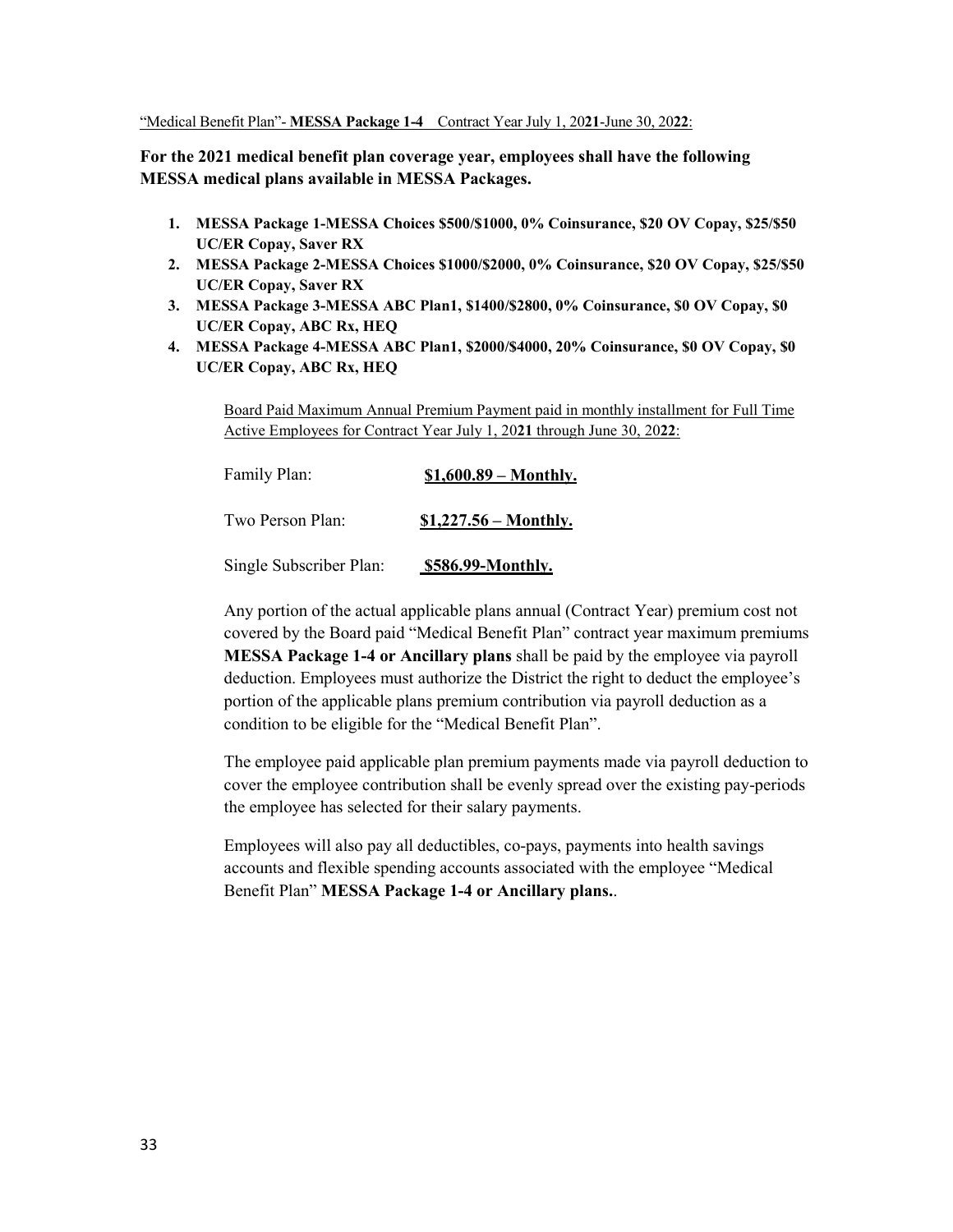### (Non-Medical Benefit Plan) – **Ancillary Plans Contract Year:** 20**21**-20**22**:

## **For Employees who qualify to receive and elect the "Medical Benefit Plan" MESSA Package 1- 4 or Ancillary plans:**

**The Board agrees to provide a (Non-Medical Benefit Plan) for Ancillary plans as negotiated and listed below, and monthly premium payments from July 1, 2021 through June 30, 2022 as described below for the twelve (12) months provided the individual is employed full-time, employees less than full time will be prorated accordingly.** 

| Dental:       |             | Vision:         | VSP 3 Plus |
|---------------|-------------|-----------------|------------|
| Class I:      | 90%         | Life Insurance: | \$10,000   |
| Class II:     | 80%         | AD&D Coverage : | \$10,000   |
| Class III:    | 80%         |                 |            |
| Annual Max:   | \$2,000     |                 |            |
| Class IV:     | 80%         |                 |            |
| Lifetime Max: | \$2,500     |                 |            |
| Riders:       | 2 Cleanings |                 |            |

**The Board in accordance with the above paragraphs shall provide premium contribution payments as described below toward an employee "Non-Medical Benefit Plan" Ancillary Plans from July 1, 2021 through June 30, 2022.** 

### **Board Paid Premium Ancillary Plan (Non-Medical Benefit Plan):**

| Family Plan:            | 100.0% of the total monthly premium. |
|-------------------------|--------------------------------------|
| Two Person Plan:        | 100.0% of the total monthly premium. |
| Single Subscriber Plan: | 100.0% of the total monthly premium. |

### **Ancillary plans for Employees who qualify for the "Medical Benefit Plan" MESSA Package 1-4 or Ancillary plans do not elect the "Medical Benefit Plan":**

- **1. Employees who work less than 20 hours per week shall not be Eligible for an insurance benefit.**
- **2. All employees on the 2005-2006 seniority list shall be grand-fathered.**

**The board agrees to provide a ("Non-Medical Benefit Plan") Ancillary plans as negotiated and listed below and monthly premium payments from July 1, 2021 through June 30, 2022 as described below for twelve months provided the individual is employed full-time, employees less than full time will be prorated accordingly. For employees who work less than the applicable positions work year due to being hired after the contracted year or who resign or retire before the end of the contract year or whose census category changes during the contract year will receive prorated Board premium payments accordingly.**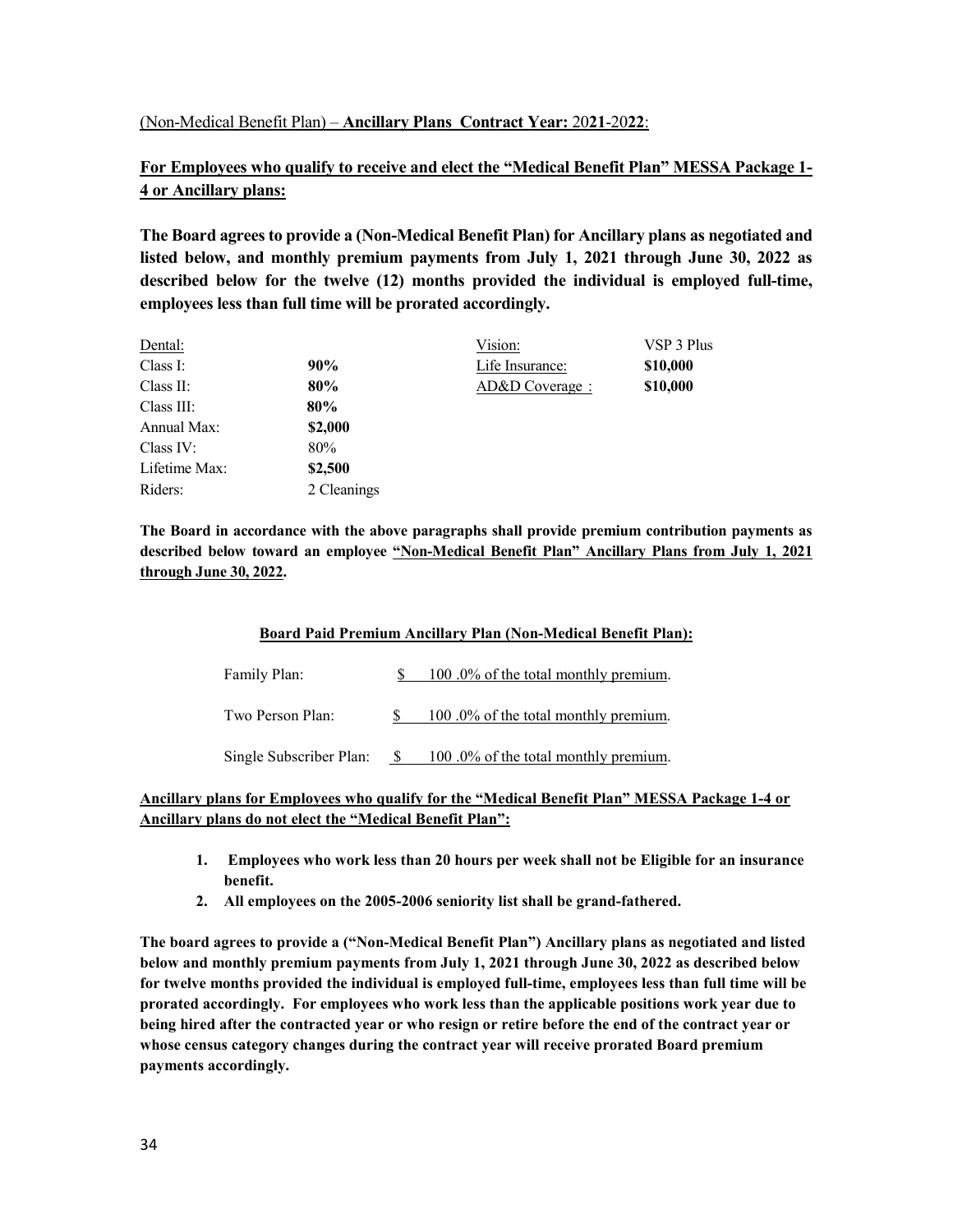| Dental:       |             | Vision:         | VSP 3 Plus |
|---------------|-------------|-----------------|------------|
| Class I:      | 90%         | Life Insurance: | \$10,000   |
| Class II:     | 80%         | AD&D Coverage : | \$10,000   |
| Class III:    | 80%         |                 |            |
| Annual Max:   | \$2,000     |                 |            |
| Class IV:     | 80%         |                 |            |
| Lifetime Max: | \$2,500     |                 |            |
| Riders:       | 2 Cleanings |                 |            |

### **Board Paid Premium Ancillary Plan (Non-Medical Benefit Plan):**

| Family Plan:            | 100.0% of the total monthly premium. |
|-------------------------|--------------------------------------|
| Two Person Plan:        | 100.0% of the total monthly premium. |
| Single Subscriber Plan: | 100.0% of the total monthly premium. |

### The following paragraphs pertain to the (Non-Medical Benefit Plan) **Ancillary plans:**

Any portion of the actual applicable plans contract year's annual premium cost not covered by the Board paid (Non-Medical Benefit Plan) – **Ancillary plans** monthly premiums; shall be paid by the employee via payroll deduction. Employees must authorize the District the right to deduct the employee's portion of the applicable plans premium contribution via payroll deduction as a condition to be eligible for the (Non-Medical Benefit Plan) – **Ancillary plans.**

The employee paid applicable plan premium payments made via payroll deduction to cover the employee contribution shall be evenly spread over the existing pay-periods the employee has selected for their salary payments.

Employees will also pay all deductibles, co-pays, payments into health savings accounts and flexible spending accounts associated with the employee (Non-Medical Benefit Plan) – **Ancillary plans.**

**Employees not electing MESSA Packages 1-4 may apply up to the amount of the negotiated contract year hard cap District's single subscriber premium contribution toward the purchase of MESSA fixed and/or variable option programs, and/or the MEA Financial Services insurance, annuities and/or other programs. Any amounts exceeding the District's single subscriber premium contribution rate shall be payroll deducted. An open enrollment period shall be provided whenever premium subsidy amounts change for the groups. These option programs are subject to the rules and regulations of the provider (MESSA, MEAFS). Any employee electing UPAPA packages health care protection as provided above, may participate in the Cafeteria Section 125 Plan upon written application, and apply the District's single subscriber premium contribution rate of said health care insurance toward the purchase of plan options. The District will provide payment, in full, on the first pay period of January or may make equal payroll contributions during the contract year.**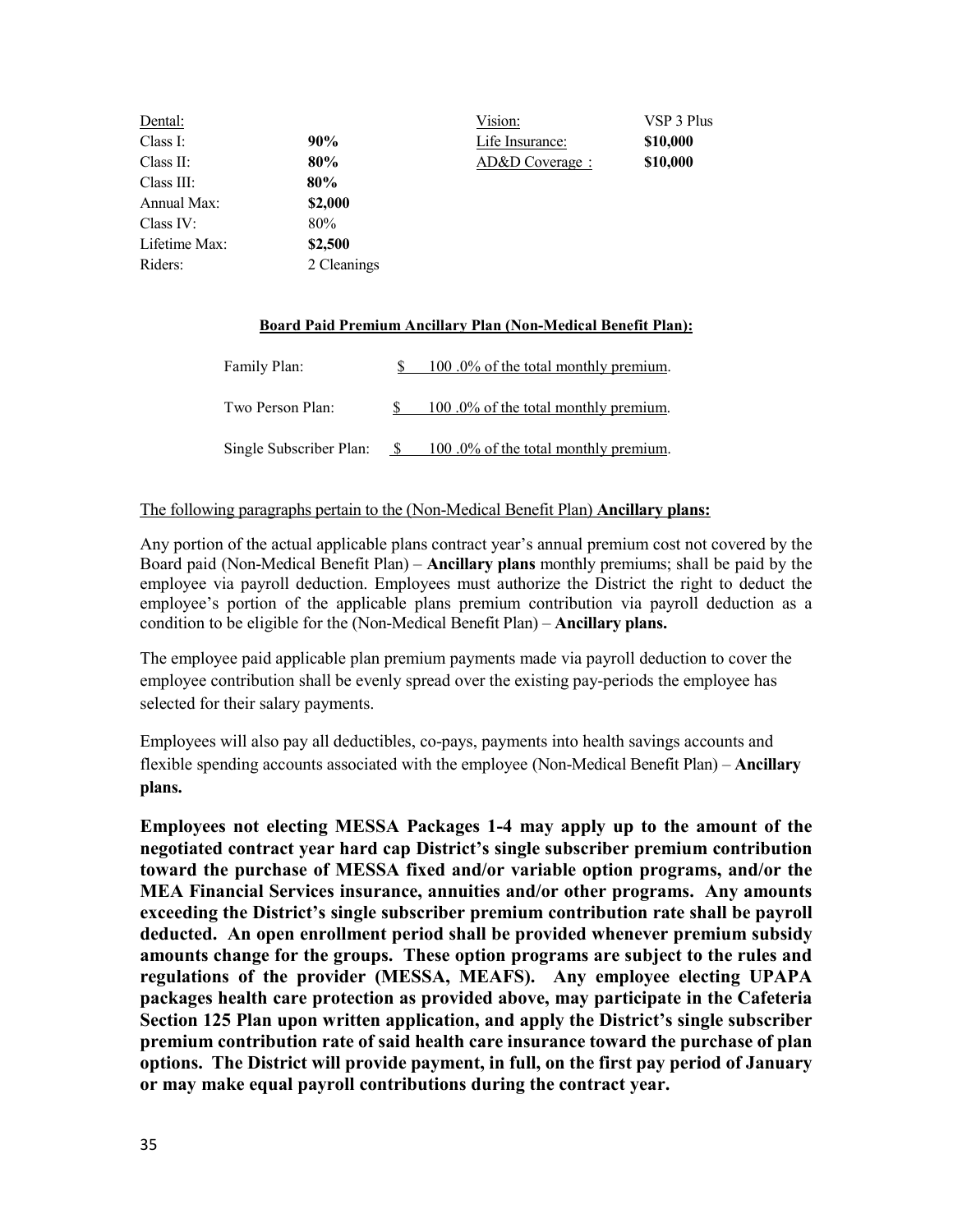School year and full year employees that work 25 hours **up to 33.5 hours** a week may elect to take **Ancillary plans** and shall receive \$200.00 per month cash through the 125 cash option plan in lieu of health insurance **an**d full-time employees could receive the single subscriber rate prorated if they were school-year employees**.** This may be applied toward an annuity or MESSA option. Any amount exceeding the Board subsidy shall be payroll deducted. The cash option shall be paid half at the end of the first semester and half at the end of the school year. Payments to investment plans shall be made monthly

In **"Medical Benefit Contract Year",** (**July 1, 2022 through and until June 30, 2023)**, **the Board agrees to the same mutually agreed to "Medical Benefits Plans" as were listed for the "Medical Benefit Contract Year",** (**July 1, 2021 through and until June 30, 2022)**,

**The Board will fund the "Medical Benefit Contract Year",** (**July 1, 2022 and until June 30, 2023), in accordance with regulations of "Public Act 152" of 2011 as amended, Section-3, and at the "Medical Benefit Plans"- "Annual Cost Limitations set for Calendar Year 2022".**

In **"Non-Medical Benefit Contract Year",** (**July 1, 2022 through and until June 30, 2023)**, **the Board agrees to the same mutually agreed to "Non-Medical Benefits Plans" as were listed for the "Non-Medical Benefit Contract Year",** (**July 1, 2021 through and until June 30, 2022)**,

**The Board will fund the "Non-Medical Benefit Contract Year",** of (**July 1, 2022 and until June 30, 2023), at 100% of the Monthly Premium.**

**Note: All "Contract Year" 2022-2023 dates will be changed to (2023-2024 dates) in the Agreement for the third contract year of the Agreement.**

**Also, if the "IRS" adjusts the minimum deductible levels to qualify for a tax free "Health Savings Account" for any "Tax Year" the new qualifying amounts will be corrected in the Agreement.** 

**All current contract language of Article-18, other than the above listed changes will remain the same for the contract year 2023-2024.**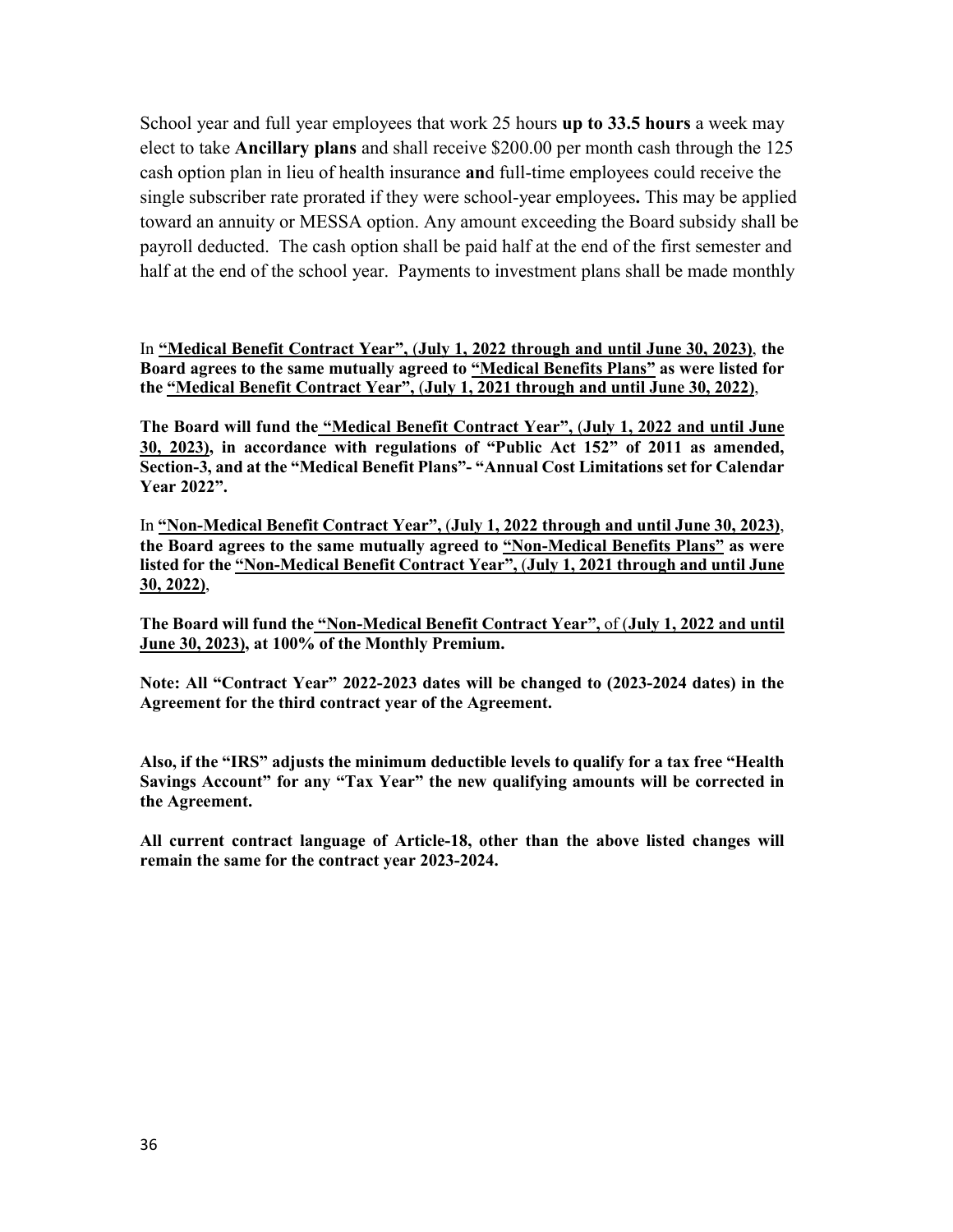### **EARLY RETIREMENT INCENTIVE**

The district shall purchase up to one (1) years of Universal Credit on behalf of an employee eligible to retire under MPSERS who has been employed in the district for a minimum of ten (10) years or give a cash amount equal to that cost. Employees that elect a cash option are responsible for taxes as wages. The District shall not purchase more years than would add up to 30 years of service credit.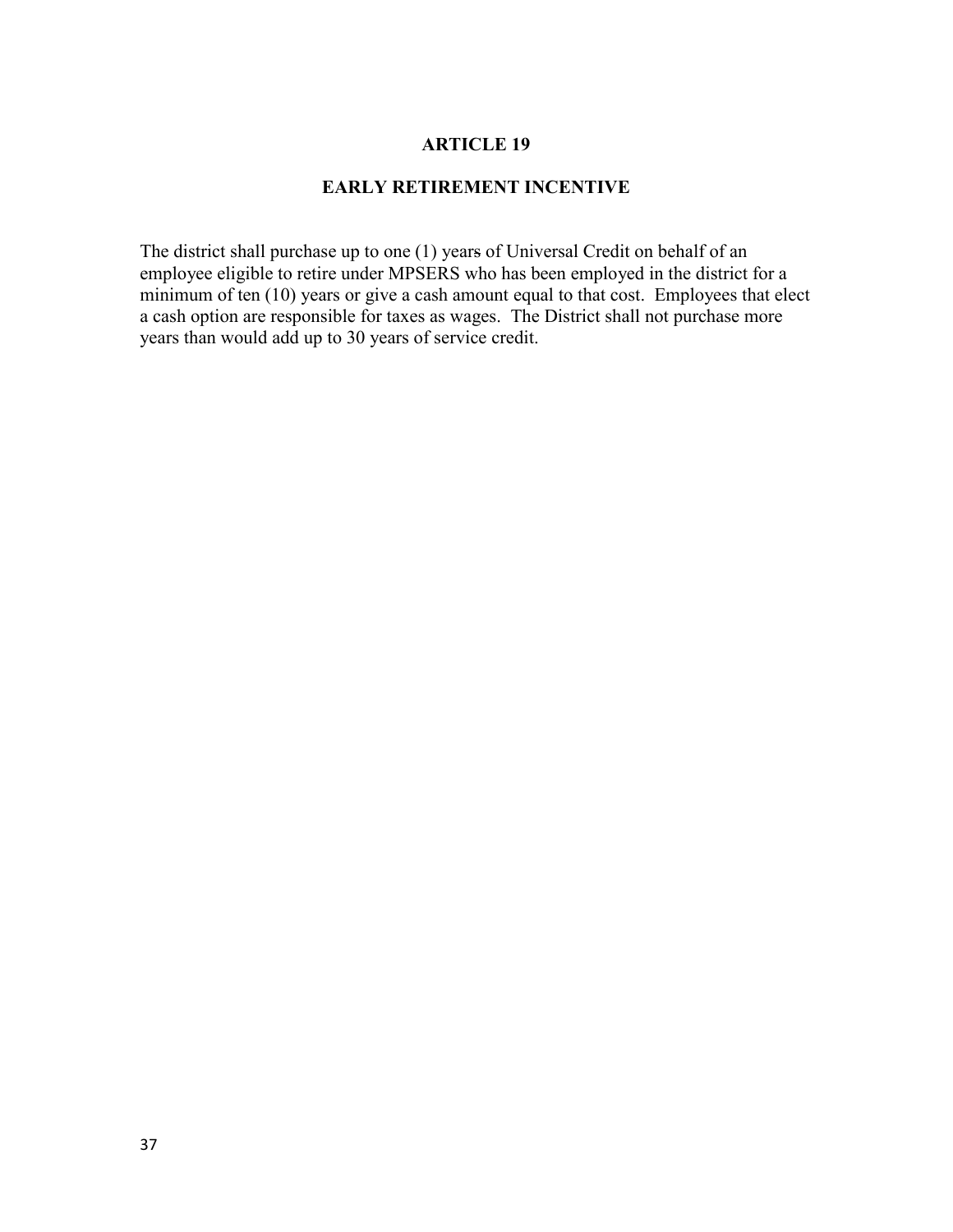# **APPENDIX A**

# **GRIEVANCE REPORT FORM**

# THE STANTON TOWNSHIP SCHOOL DISTRICT GRIEVANCE REPORT

Date Filed

| <b>STEP1</b>                                                                                                                                            |           |      |
|---------------------------------------------------------------------------------------------------------------------------------------------------------|-----------|------|
|                                                                                                                                                         |           |      |
| B. Part of contract allegedly violated: Article ________________________________<br>Paragraphs<br><u> 1989 - Johann Stoff, fransk politik (d. 1989)</u> |           |      |
| 1. Statement of grievance (giving specific alleged violation):<br>$\mathbf{C}$ .                                                                        |           |      |
|                                                                                                                                                         |           |      |
| 2. Relief sought                                                                                                                                        |           |      |
|                                                                                                                                                         |           |      |
| D. Disposition by Supervisor                                                                                                                            | Signature | Date |
|                                                                                                                                                         |           |      |
|                                                                                                                                                         | Signature | Date |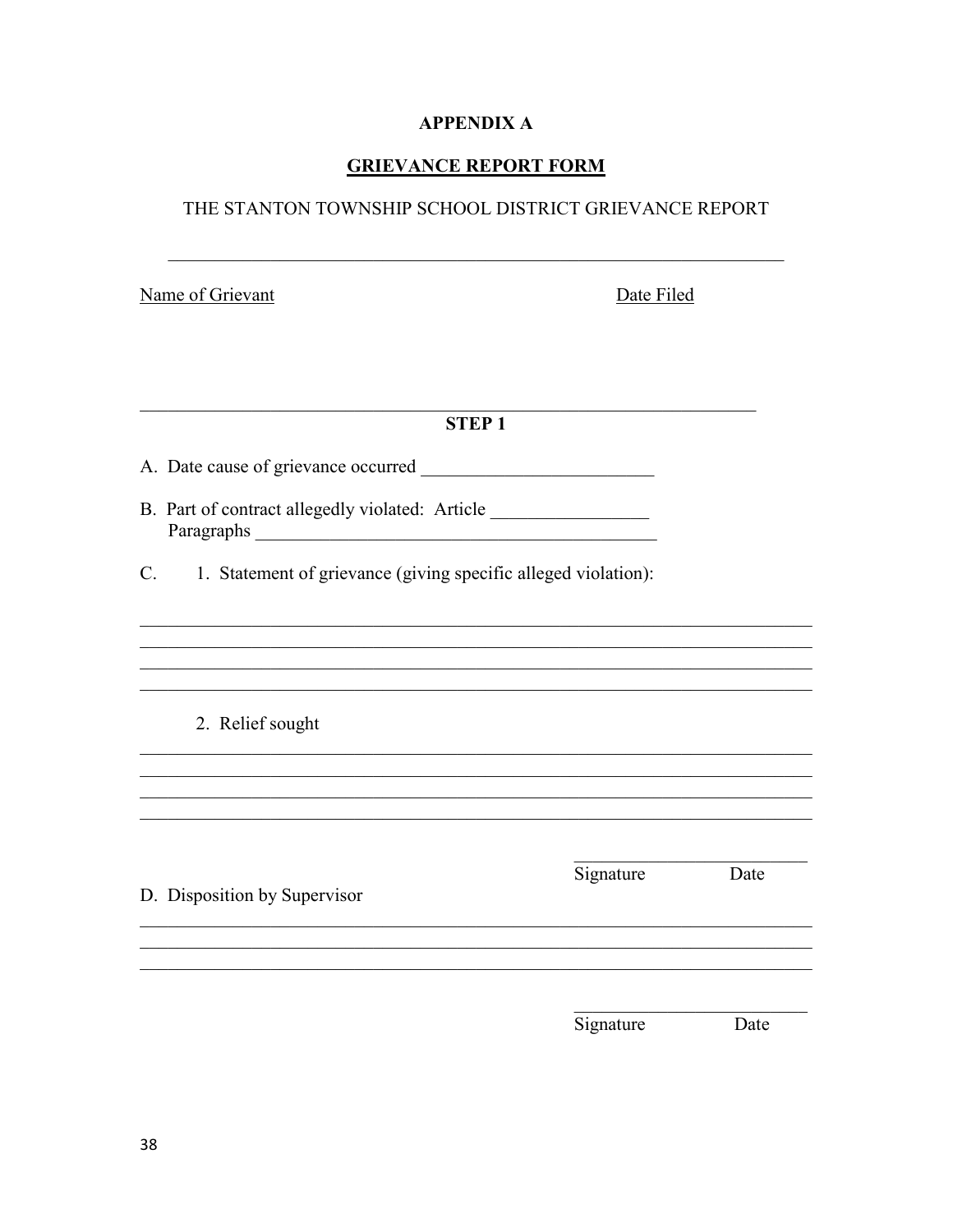| Position of grievant and/or Association<br>Ε. |                                             |                         |      |
|-----------------------------------------------|---------------------------------------------|-------------------------|------|
|                                               |                                             |                         |      |
|                                               |                                             |                         |      |
|                                               |                                             | Signature               | Date |
|                                               | <b>STEP 2</b>                               |                         |      |
| A.                                            | Date received by Superintendent or Designee |                         |      |
| <b>B.</b>                                     | Disposition of Superintendent or Designee   |                         |      |
|                                               |                                             |                         |      |
|                                               |                                             | Signature               | Date |
| $C_{\cdot}$                                   | Position of grievant and/or Association     |                         |      |
|                                               |                                             | Signature               | Date |
|                                               | <b>STEP3</b>                                |                         |      |
| A.                                            | Date submitted to arbitration               |                         |      |
| <b>B.</b>                                     | Disposition and award of arbitrator         |                         |      |
|                                               |                                             |                         |      |
|                                               |                                             | Signature of Arbitrator |      |

Date of Decision